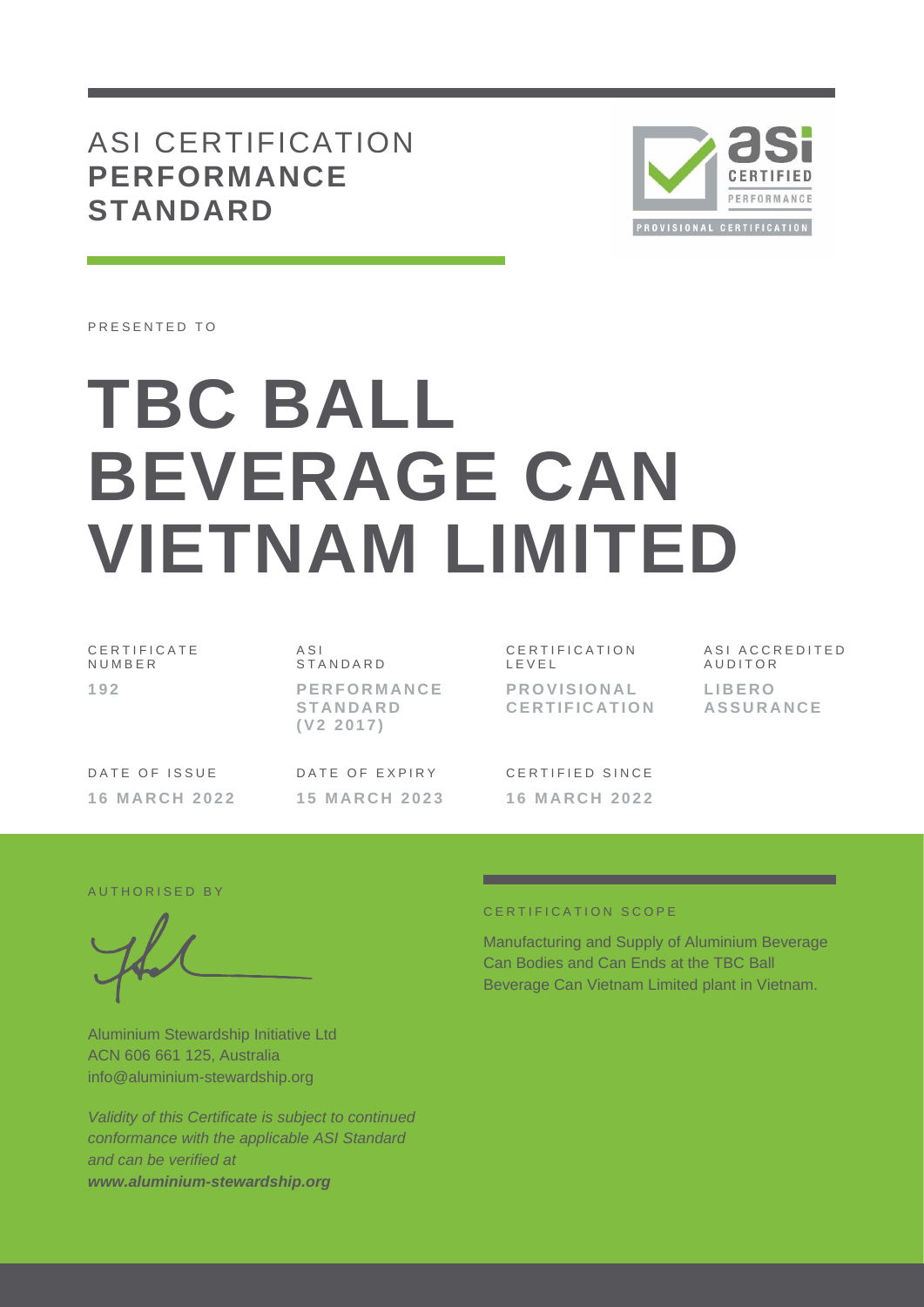# SUMMARY AUDIT REPORT **PERFORMANCE STANDARD**

## **OVERVIEW**

| MEMBER NAME                       | <b>Ball Corporation</b>                                                                                                                                                                                                                                                                                                                                       |
|-----------------------------------|---------------------------------------------------------------------------------------------------------------------------------------------------------------------------------------------------------------------------------------------------------------------------------------------------------------------------------------------------------------|
| ENTITY NAME                       | TBC Ball Beverage Can Vietnam Limited                                                                                                                                                                                                                                                                                                                         |
| CERTIFICATION<br>SCOPE            | Manufacturing and Supply of Aluminium Beverage Can Bodies and Can<br>Ends at the TBC Ball Beverage Can Vietnam Limited plant in Vietnam.                                                                                                                                                                                                                      |
| SUPPLY CHAIN<br><b>ACTIVITIES</b> | Material Conversion (Production and Transformation)                                                                                                                                                                                                                                                                                                           |
| ASI STANDARD                      | <b>Performance Standard V2</b>                                                                                                                                                                                                                                                                                                                                |
| AUDIT TYPE                        | <b>Initial Certification Audit</b>                                                                                                                                                                                                                                                                                                                            |
| AUDIT FIRM                        | LiberoAssurance                                                                                                                                                                                                                                                                                                                                               |
| AUDIT DATE                        | 15 - 20 December 2021                                                                                                                                                                                                                                                                                                                                         |
| AUDIT REPORT<br><b>SUBMISSION</b> | 16 February 2022                                                                                                                                                                                                                                                                                                                                              |
| AUDIT SCOPE                       | The audit scope includes the manufacturing and Supply of Aluminium<br>Beverage Can Bodies and Can Ends at the TBC Ball Beverage Can Vietnam<br>Limited plant in Vietnam.                                                                                                                                                                                      |
|                                   | The Supply Chain Activities included in the audit scope:                                                                                                                                                                                                                                                                                                      |
|                                   | Material Conversion (Production and Transformation)                                                                                                                                                                                                                                                                                                           |
|                                   | At the time of the audit (December 2021), access to the site was not<br>possible, due to COVID-19 related travel restrictions. The audit has been<br>undertaken as a 'desktop' exercise, in accordance with the ASI Interim<br>Policy regarding Audits, Audit-Related Travel and Coronavirus (v4), and<br>included a remote review of relevant documentation. |
| AUDIT<br>OUTCOME                  | <b>Provisional Certification</b>                                                                                                                                                                                                                                                                                                                              |
| AUDIT                             | The Auditors confirm that:                                                                                                                                                                                                                                                                                                                                    |
| METHODOLOGY<br>DECLARATION        | The information provided by the Entity is true and accurate to the best<br>M<br>knowledge of the Auditor(s) preparing this report.                                                                                                                                                                                                                            |

and the control of the control of the control of the control of the control of the control of the control of the control of the control of the control of the control of the control of the control of the control of the cont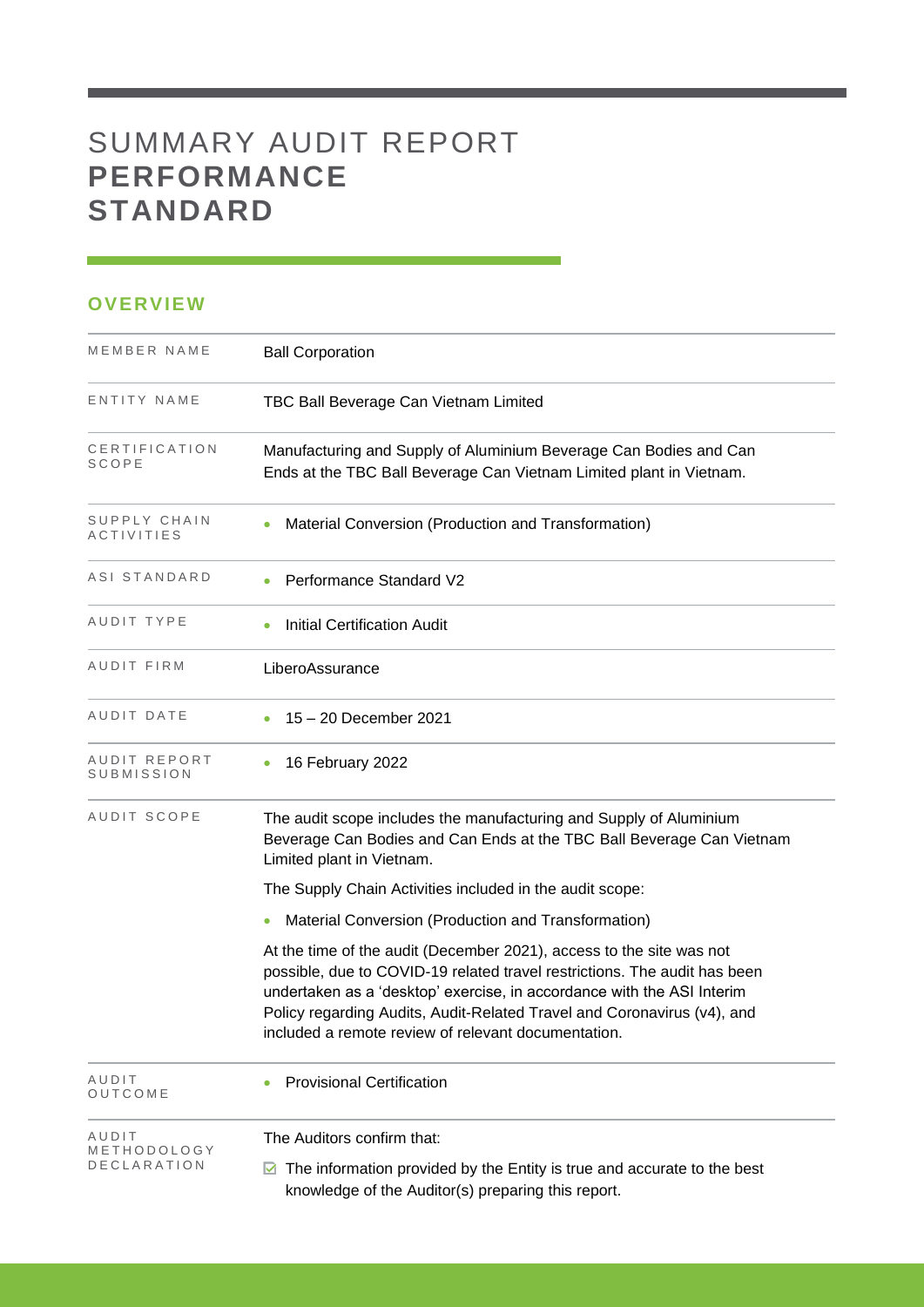|                               | The findings are based on verified Objective Evidence relevant to the<br>time period for the Audit, traceable and unambiguous.<br>The Audit Scope and audit methodology are sufficient to establish<br>$\blacktriangledown$<br>confidence that the findings are indicative of the performance of the<br>Entity's defined Certification Scope.<br>The Auditor(s) have acted in a manner deemed ethical, truthful, accurate<br>M<br>professional, independent and objective. |
|-------------------------------|----------------------------------------------------------------------------------------------------------------------------------------------------------------------------------------------------------------------------------------------------------------------------------------------------------------------------------------------------------------------------------------------------------------------------------------------------------------------------|
| CERTIFICATION<br>PERIOD       | 16 March 2022 – 15 March 2023                                                                                                                                                                                                                                                                                                                                                                                                                                              |
| NEXT AUDIT<br>TYPE            | Surveillance Audit                                                                                                                                                                                                                                                                                                                                                                                                                                                         |
| NEXT AUDIT<br><b>DUE DATE</b> | 15 September 2022                                                                                                                                                                                                                                                                                                                                                                                                                                                          |
| CERTIFICATE<br>NUMBER         | 192                                                                                                                                                                                                                                                                                                                                                                                                                                                                        |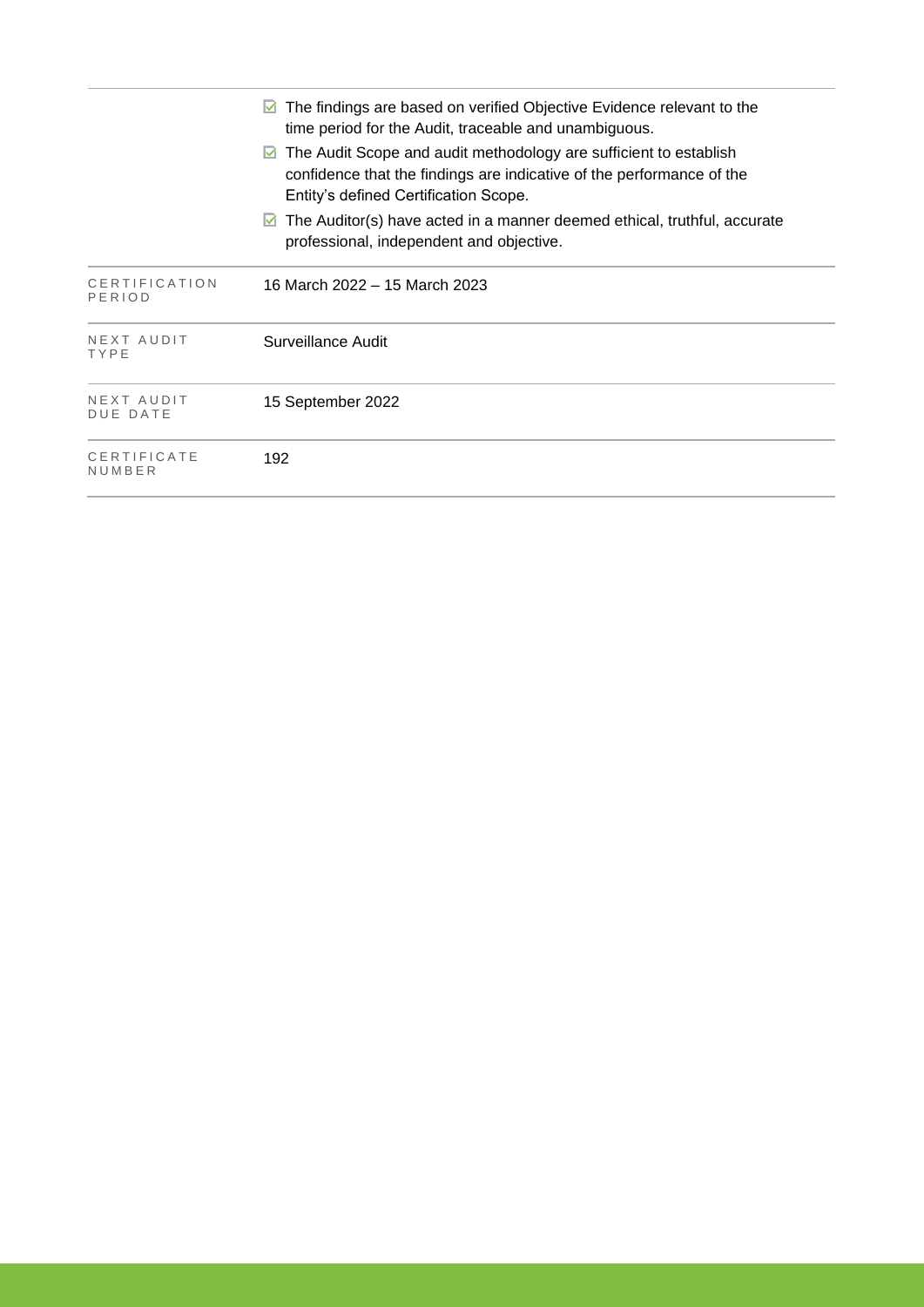## **SUMMARY OF FINDINGS**

| <b>CRITERION</b>                                                                 | <b>RATING</b> | COMMENT                                                                                                                                                                                                                                                                                                                                                                                                                                                                                                                          |  |
|----------------------------------------------------------------------------------|---------------|----------------------------------------------------------------------------------------------------------------------------------------------------------------------------------------------------------------------------------------------------------------------------------------------------------------------------------------------------------------------------------------------------------------------------------------------------------------------------------------------------------------------------------|--|
| PRINCIPLE 1 BUSINESS INTEGRITY                                                   |               |                                                                                                                                                                                                                                                                                                                                                                                                                                                                                                                                  |  |
| 1.1 Legal Compliance                                                             | Conformance   | Applicable legal requirements have been identified<br>as required by documented procedure and reviewed<br>for their compliance status monthly. Legal<br>compliance training is provided to employees using<br>an internal on-line training system.                                                                                                                                                                                                                                                                               |  |
| 1.2 Anti-Corruption                                                              | Conformance   | Anti-Corruption requirements and commitments are<br>defined in the Business Ethics Code of Conduct,<br>signed by the General Manager. The Entity has<br>established a hotline available 24 hours a day,<br>seven days a week. This information is displayed at<br>multiple places within the workplace such as<br>production areas and the canteen.                                                                                                                                                                              |  |
| 1.3 Code of Conduct                                                              | Conformance   | Ball Corporation has developed a Business Ethics<br>Code of Conduct which is applicable to the Entity<br>and covers various topics including the vision,<br>commitment and policies and is signed by the<br>General Manager.                                                                                                                                                                                                                                                                                                     |  |
| PRINCIPLE 2 POLICY & MANAGEMENT                                                  |               |                                                                                                                                                                                                                                                                                                                                                                                                                                                                                                                                  |  |
| 2.1a Environmental, Social, and<br>Governance Policy (implement and<br>maintain) | Conformance   | The Entity has developed and/or implements Ball's<br>corporate Policies on environment, social and<br>governance. The Environment Policy and Health<br>and Safety Policy have been developed and signed<br>by the Country Manager. The Ball Corporate<br>Human Rights Policy which confirms commitment<br>to national and international Human Rights law is<br>applicable to the Entity and is available at:<br>https://www.ball.com/getattachment/f0c0d139-1f06-<br>451a-91f0-f23f49a3c367/Human-Rights-GP-03-012-<br>003-1.pdf |  |
| 2.1b Environmental, Social, and<br>Governance Policy (senior<br>management)      | Conformance   | The Entity's Plant Manager is responsible for<br>providing the required resources and to periodically<br>review the Policies.                                                                                                                                                                                                                                                                                                                                                                                                    |  |
| 2.1c Environmental, Social, and<br>Governance Policy<br>(communication)          | Conformance   | The Policies are communicated both internally to<br>employees via training and display at various<br>locations at the plant, and available externally on<br>demand by interested parties. The Policy is<br>available at:<br>https://www.ball.com/getattachment/3dd3f008-3441-<br>4a2a-b13e-a51154373058/CP-03-013-003-COMPL-<br>Environmental-Health-Safety.pdf                                                                                                                                                                  |  |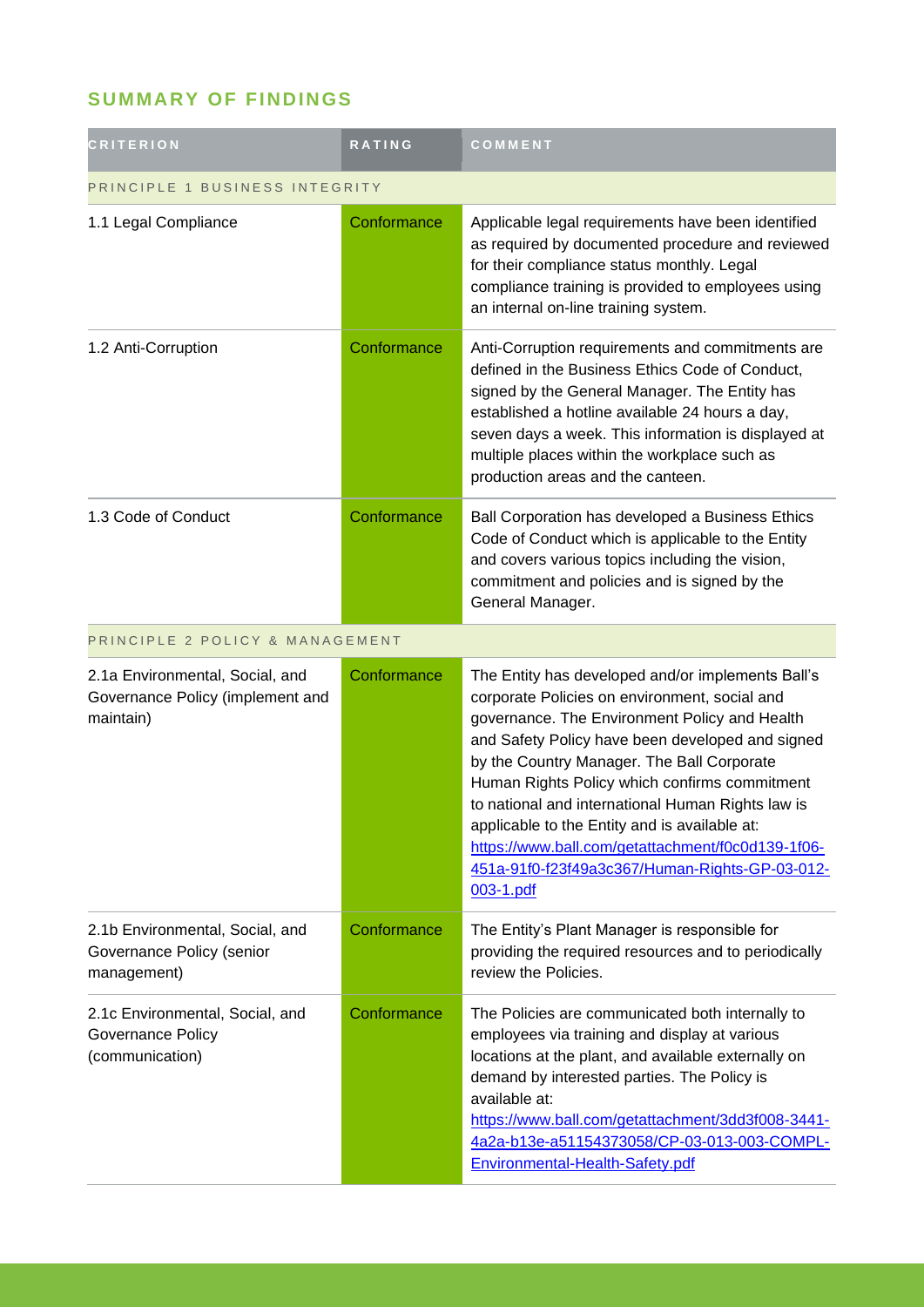| <b>CRITERION</b>                                                       | <b>RATING</b> | COMMENT                                                                                                                                                                                                                                                                                                                                                                                                                                                                                                                                                                                                                                                                           |
|------------------------------------------------------------------------|---------------|-----------------------------------------------------------------------------------------------------------------------------------------------------------------------------------------------------------------------------------------------------------------------------------------------------------------------------------------------------------------------------------------------------------------------------------------------------------------------------------------------------------------------------------------------------------------------------------------------------------------------------------------------------------------------------------|
| 2.2 Leadership                                                         | Conformance   | The Entity has designated the Plant Manager as<br>having overall responsibility and authority for the<br>implementation of the ASI Performance Standard.                                                                                                                                                                                                                                                                                                                                                                                                                                                                                                                          |
| 2.3a Environmental and Social<br>Management Systems<br>(environmental) | Conformance   | The Entity has implemented an Environmental<br>Management System, which is certified as per ISO<br>14001:2015.                                                                                                                                                                                                                                                                                                                                                                                                                                                                                                                                                                    |
| 2.3b Environmental and Social<br>Management Systems (social)           | Conformance   | The Entity has implemented a basic Social<br>Management System and underwent a social audit in<br>the June 2021 with follow-up in July 2021.                                                                                                                                                                                                                                                                                                                                                                                                                                                                                                                                      |
| 2.4 Responsible Sourcing                                               | Conformance   | The Supplier Guiding Principles provides the basis<br>and conditions for responsible sourcing and has<br>been communicated to suppliers for their<br>commitment. The Entity periodically audits<br>suppliers either on-site or remotely if needed due to<br>covid-19 related restrictions. The Supplier Guiding<br>Principles are available at:<br>https://www.ball.com/getattachment/9199e3dd-<br>aa92-49a8-ae40-63ea9fe3c6d2/Supplier-Guiding-<br>Principles-and-other-exhibits-April2021.pdf<br>Ball's corporate goal is for all Aluminium metal<br>suppliers to be certified to the ASI Performance<br>Standard and other non-metal suppliers to the Sedex<br>audit standard. |
| 2.5 Impact Assessments                                                 | Conformance   | Ball Corporation implements a Group-wide Impact<br>Assessment procedure for investment which<br>includes impact on sustainability performance<br>among Ball's 'Big 6' categories (energy, water,<br>waste, VOC, gas and safety) and the recently<br>added diversity and inclusion metric.<br>At the Entity, environment impact assessments are<br>undertaken with assistance of external<br>agency/expert as per Vietnam legal requirements, for<br>expansion of line capacity.                                                                                                                                                                                                   |
| 2.6 Emergency Response Plan                                            | Conformance   | The Entity has developed and implemented an<br>Emergency Response Plan (ERP), which identifies<br>emergency scenarios. Emergency drill records<br>including report and photographs are maintained.                                                                                                                                                                                                                                                                                                                                                                                                                                                                                |
| 2.7 Mergers and Acquisitions                                           | Conformance   | Ball Corporation has developed an internal process<br>for Due Diligence including mergers and<br>acquisitions. There have been no mergers or<br>acquisitions during the past three years at the Entity.                                                                                                                                                                                                                                                                                                                                                                                                                                                                           |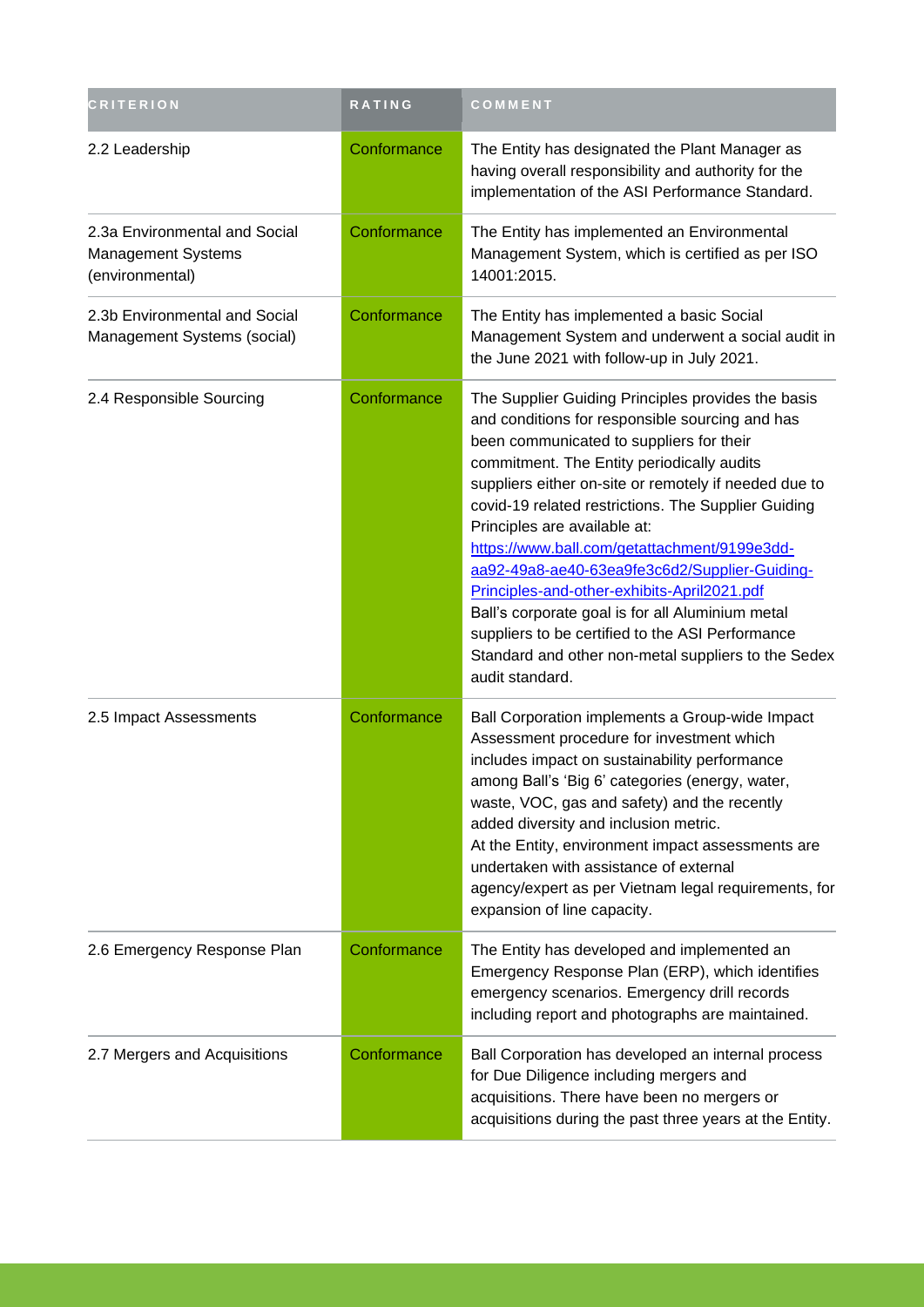| <b>CRITERION</b>                                                          | RATING         | COMMENT                                                                                                                                                                                                                                                                                                                                                                                                                                                               |  |
|---------------------------------------------------------------------------|----------------|-----------------------------------------------------------------------------------------------------------------------------------------------------------------------------------------------------------------------------------------------------------------------------------------------------------------------------------------------------------------------------------------------------------------------------------------------------------------------|--|
| 2.8 Closure, Decommissioning and<br><b>Divestment</b>                     | Conformance    | Ball Corporation has developed an internal process<br>to review environmental, social and governance<br>issues in the planning process for closure,<br>decommissioning and divestment. There has been<br>no closure, decommissioning and divestment during<br>past three years at the Entity.                                                                                                                                                                         |  |
| PRINCIPLE 3 TRANSPARENCY                                                  |                |                                                                                                                                                                                                                                                                                                                                                                                                                                                                       |  |
| 3.1 Sustainability Reporting                                              | Conformance    | The Entity discloses its sustainability performance<br>via Ball Corporation's global Sustainability Report,<br>which is in accordance with the Global Reporting<br>Initiative (GRI) protocol:<br>https://www.ball.com/getattachment/6e281e99-3361-<br>4f4a-a964-ac312986bdf4/Ball-SR20-Web_FINAL.pdf<br>There is a collaborative approach to launch<br>sustainability initiatives nationwide, using social<br>media (e.g. Facebook) to create community<br>awareness. |  |
| 3.2 Non-compliance and liabilities                                        | Conformance    | The Entity disclose information on significant fines,<br>judgments, penalties and non-monetary sanctions for<br>failure to comply with Applicable Law in its corporate<br><b>Sustainability Report:</b><br>https://www.ball.com/na/vision/sustainability/reportin<br>g-hub/sustainability-reports                                                                                                                                                                     |  |
| 3.3a Payments to governments<br>(legal and contractual)                   | Conformance    | The Entity makes payments to governments only<br>for applicable taxes, including VAT, import duty and<br>corporate income tax. This is evidenced by a review<br>of the Financial Audit Report.                                                                                                                                                                                                                                                                        |  |
| 3.3b Payments to governments<br>(disclosure - bauxite mining)             | Not Applicable | This Criterion is not applicable to the Entity's<br>Certification Scope.                                                                                                                                                                                                                                                                                                                                                                                              |  |
| 3.4 Stakeholder complaints,<br>grievances and requests for<br>information | Conformance    | The Entity has implemented practices for<br>engagement and communication with external<br>stakeholders. There has been no complaint,<br>grievance or request for information from any<br>stakeholder or interested party in the recent past.                                                                                                                                                                                                                          |  |
| PRINCIPLE 4 MATERIAL STEWARDSHIP                                          |                |                                                                                                                                                                                                                                                                                                                                                                                                                                                                       |  |
| 4.1a Environmental Life Cycle<br>Assessment (life cycle impacts)          | Conformance    | Ball Corporation has conducted Life Cycle<br>Assessments of its major products using the 'Instant<br>LCA' tool.                                                                                                                                                                                                                                                                                                                                                       |  |
| 4.1b Environmental Life Cycle<br>Assessment (cradle to gate)              | Conformance    | Ball Corporation uses the 'Instant LCA' tool to carry<br>out Life Cycle Assessment following a cradle-to-<br>grave approach. The life cycle stages considered<br>include raw material production, primary packaging,                                                                                                                                                                                                                                                  |  |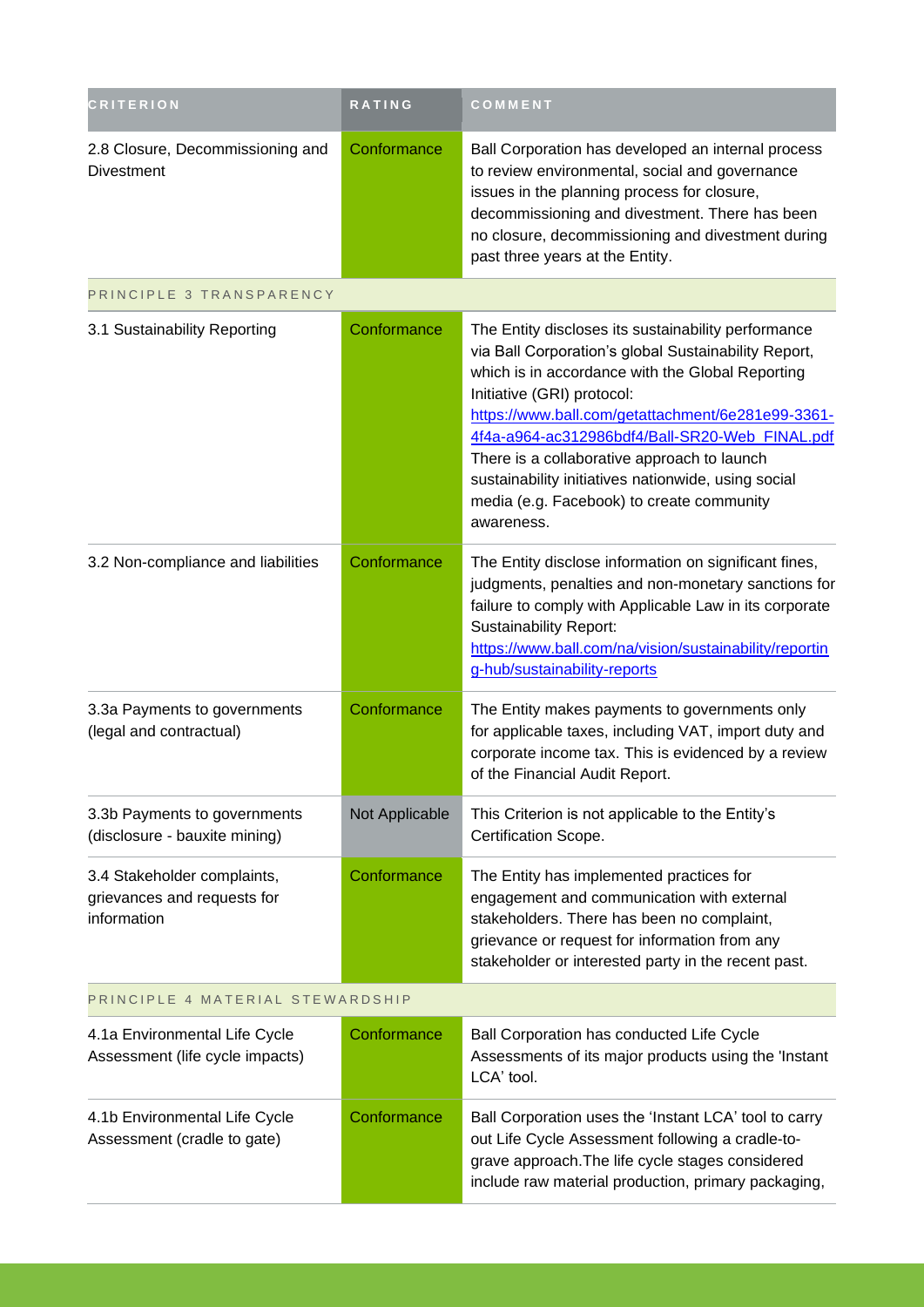| <b>CRITERION</b>                                                            | RATING      | COMMENT                                                                                                                                                                                                                                                                                                                                                                                |
|-----------------------------------------------------------------------------|-------------|----------------------------------------------------------------------------------------------------------------------------------------------------------------------------------------------------------------------------------------------------------------------------------------------------------------------------------------------------------------------------------------|
|                                                                             |             | transport, secondary packaging and end-of-life of<br>packaging.                                                                                                                                                                                                                                                                                                                        |
| 4.1c Environmental Life Cycle<br>Assessment (public<br>communication)       | Conformance | Ball Corporation communicates its Life Cycle<br>Assessments and results on the website and<br>through the Group-wide Sustainability Report, page<br>22:<br>https://www.ball.com/sustainability/real-<br>circularity/life-cycle-analysis<br>https://www.ball.com/getattachment/6e281e99-3361-<br>4f4a-a964-ac312986bdf4/Ball-SR20-Web FINAL.pdf                                         |
| 4.2 Product design                                                          | Conformance | Based on the principles of life cycle analysis, the<br>focus in the design of products relates to the<br>reduction of the weight of cans, which heavily affects<br>carbon footprint, and on redesigning coatings to<br>reduce substances of concern.                                                                                                                                   |
| 4.3a Aluminium Process Scrap<br>(targets)                                   | Conformance | The Entity has area/process spoilage targets with the<br>aim to reduce Process Scrap. The printed and<br>unprinted scrap are separated and 100% of the<br>scrap generated is returned to the metal supplier.                                                                                                                                                                           |
| 4.3b Aluminium Process Scrap<br>(alloy separation)                          | Conformance | The Aluminium Process Scrap is collected as bright<br>can and deco (printed), compressed (bailing<br>process) and returned to the metal manufacturer.                                                                                                                                                                                                                                  |
| 4.4a Collection and recycling of<br>products at end-of-life (strategy)      | Conformance | The Entity has developed a recycling strategy and is<br>working with various stakeholders to improve<br>collection and recycling of Used Beverage Cans<br>(UBC). The country collection rate of UBC is above<br>90%. The Entity participates in the 'Can 2 Can'<br>program which includes the collect-recycle/re-melt-<br>reuse ecosystem with beverage brands and metal<br>suppliers. |
| 4.4b Collection and recycling of<br>products at end-of-life<br>(engagement) | Conformance | The Entity has developed a recycling strategy and is<br>working with various stakeholders to improve<br>collection and recycling of Used Beverage Cans<br>(UBC). The country collection rate of UBC is above<br>90%. The Entity participates in the 'Can 2 Can'<br>program which includes the collect-recycle/re-melt-<br>reuse ecosystem with beverage brands and metal<br>suppliers. |
| PRINCIPLE 5 GREENHOUSE GAS EMISSIONS                                        |             |                                                                                                                                                                                                                                                                                                                                                                                        |
| 5.1 Disclosure of GHG emissions<br>and energy use                           | Conformance | The Entity calculates its greenhouse gas emissions<br>(Scope 1, 2 and 3) and reports these data to Ball<br>Corporation for publication which are available at:<br>https://www.ball.com/data-center                                                                                                                                                                                     |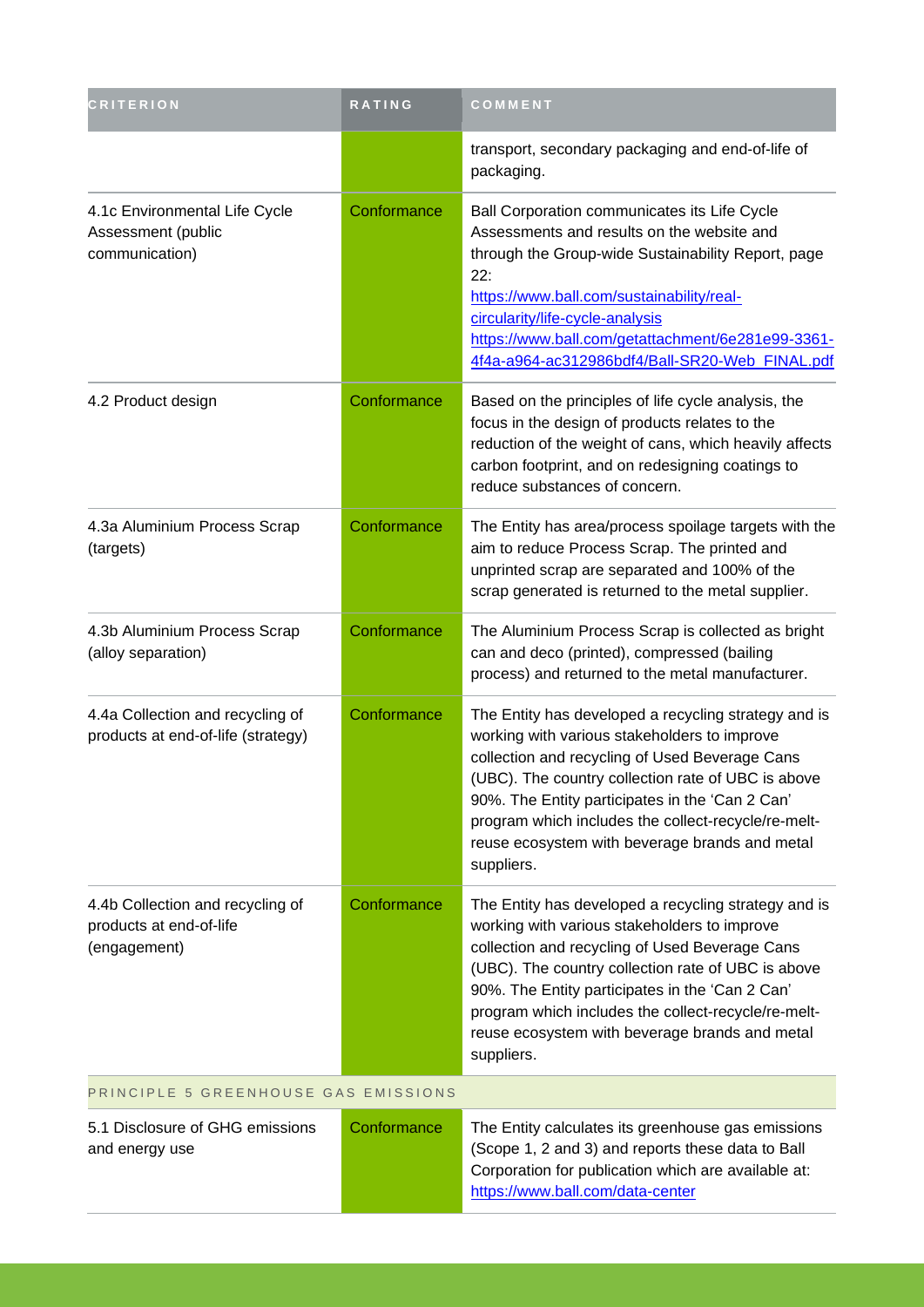| <b>CRITERION</b>                                                        | <b>RATING</b>     | COMMENT                                                                                                                                                                                                                                                                                                                                                               |
|-------------------------------------------------------------------------|-------------------|-----------------------------------------------------------------------------------------------------------------------------------------------------------------------------------------------------------------------------------------------------------------------------------------------------------------------------------------------------------------------|
| 5.2 GHG emissions reductions                                            | Conformance       | Ball Corporation has established GHG reduction<br>targets at a corporate level as a 55% reduction in<br>GHG emissions by the year 2030, which is further<br>aligned at unit or country level. This 1.5°c target<br>has been approved by the Science Based Target<br>Initiative (SBTi).                                                                                |
| 5.3a Aluminium Smelting<br>(management system)                          | Not Applicable    | This Criterion is not applicable to the Entity's<br>Certification Scope.                                                                                                                                                                                                                                                                                              |
| 5.3b Aluminium Smelting (up to<br>and including 2020)                   | Not Applicable    | This Criterion is not applicable to the Entity's<br>Certification Scope.                                                                                                                                                                                                                                                                                              |
| 5.3c Aluminium Smelting (after<br>2020)                                 | Not Applicable    | This Criterion is not applicable to the Entity's<br>Certification Scope.                                                                                                                                                                                                                                                                                              |
| PRINCIPLE 6 EMISSIONS, EFFLUENTS AND WASTE                              |                   |                                                                                                                                                                                                                                                                                                                                                                       |
| 6.1 Emissions to Air                                                    | Conformance       | The Entity monitors Emissions to Air on an annual<br>basis, which is conducted by an approved external<br>agency. Parameters were found to be within<br>permissible limits.                                                                                                                                                                                           |
| 6.2 Discharges to Water                                                 | Conformance       | Process waste water is collected and treated via<br>the waste water treatment plant before treated<br>waste water is discharged to the Government<br>authority. Third party testing reports are available to<br>confirm treated waste water quality parameters.                                                                                                       |
| 6.3a Assessment and Management<br>of Spills and Leakage<br>(assessment) | Unable to<br>Rate | The Entity has conducted a risk assessment for<br>Spills and Leakage and has implemented actions to<br>prevent Spills and Leakage.<br>Whilst records relating to the systems and<br>monitoring of Spills and Leakages were reviewed<br>and assessed as being in conformance, this<br>Criterion will be re-assessed during the on-site<br>component of the audit.      |
| 6.3b Assessment and Management<br>of Spills and Leakage<br>(management) | Unable to<br>Rate | The Entity has implemented Standard Operating<br>Procedures (SOP's) to manage any Spills and<br>Leakage as well external communication.<br>Whilst records relating to the systems and<br>monitoring of Spills and Leakages were reviewed<br>and assessed as being in conformance, this<br>Criterion will be re-assessed during the on-site<br>component of the audit. |
| 6.4a Reporting of Spills (immediate<br>disclosure)                      | Conformance       | The Entity has procedures in place to disclose to<br>affected parties the details of any significant Spills.<br>Chemical spill kits are provided and employees are<br>trained to handle Spills as well as reporting to<br>supervisor and responsible person(s).                                                                                                       |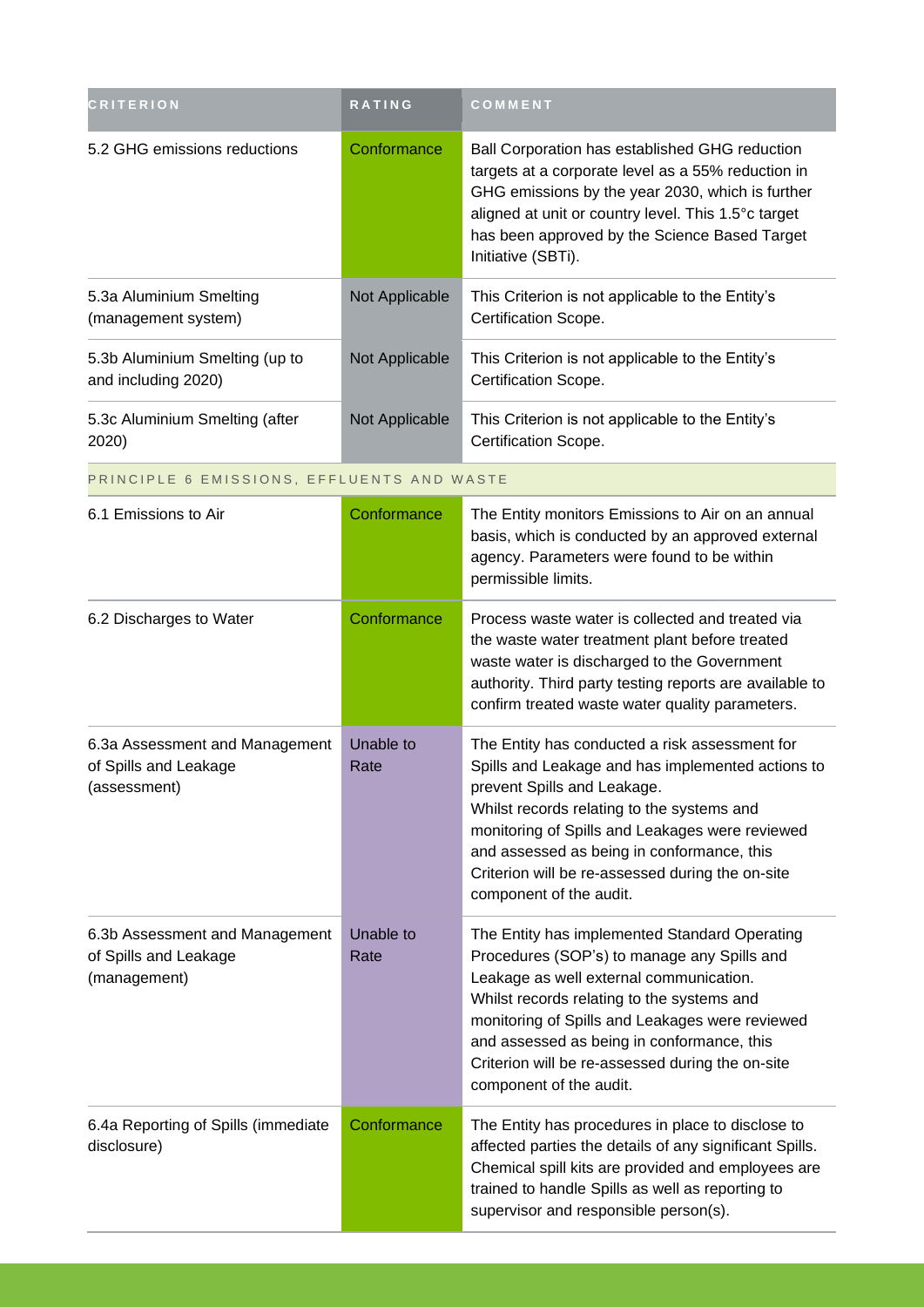| <b>CRITERION</b>                                          | RATING            | COMMENT                                                                                                                                                                                                                                                                                                                                                                                                                                                                                                                                                             |
|-----------------------------------------------------------|-------------------|---------------------------------------------------------------------------------------------------------------------------------------------------------------------------------------------------------------------------------------------------------------------------------------------------------------------------------------------------------------------------------------------------------------------------------------------------------------------------------------------------------------------------------------------------------------------|
|                                                           |                   | There has been no Spill reported during the past<br>three years.                                                                                                                                                                                                                                                                                                                                                                                                                                                                                                    |
| 6.4b Reporting of Spills (regular<br>reporting)           | Conformance       | The Entity has procedures in place to disclose to<br>affected parties details of any significant Spills.<br>There has been no Spill reported during the past<br>three years.                                                                                                                                                                                                                                                                                                                                                                                        |
| 6.5a Waste management and<br>reporting (strategy)         | Unable to<br>Rate | The Entity implements a procedure on waste<br>management describing its waste management<br>strategy. The reporting of waste generated and<br>associated disposal methods is undertaken in<br>accordance with local laws.<br>Whilst records relating to the systems and<br>monitoring of waste management were reviewed<br>and assessed as being in conformance, this<br>Criterion will be re-assessed during the on-site<br>component of the audit.                                                                                                                |
| 6.5b Waste management and<br>reporting (disclosure)       | Unable to<br>Rate | The reporting of waste generated and the<br>associated disposal methods is undertaken on an<br>annual basis in accordance with local laws and<br>included in corporate sustainability reporting as<br>aggregated global data:<br>https://www.ball.com/getattachment/6e281e99-<br>3361-4f4a-a964-ac312986bdf4/Ball-SR20-<br>Web_FINAL.pdf<br>Whilst records relating to the systems and<br>monitoring of waste management were reviewed<br>and assessed as being in conformance, this<br>Criterion will be re-assessed during the on-site<br>component of the audit. |
| 6.6a Bauxite Residue (storage<br>construction)            | Not Applicable    | This Criterion is not applicable to the Entity's<br>Certification Scope.                                                                                                                                                                                                                                                                                                                                                                                                                                                                                            |
| 6.6b Bauxite Residue (integrity<br>checks and controls)   | Not Applicable    | This Criterion is not applicable to the Entity's<br>Certification Scope.                                                                                                                                                                                                                                                                                                                                                                                                                                                                                            |
| 6.6c Bauxite Residue (water<br>discharge)                 | Not Applicable    | This Criterion is not applicable to the Entity's<br>Certification Scope.                                                                                                                                                                                                                                                                                                                                                                                                                                                                                            |
| 6.6d Bauxite Residue (marine and<br>aquatic environments) | Not Applicable    | This Criterion is not applicable to the Entity's<br>Certification Scope.                                                                                                                                                                                                                                                                                                                                                                                                                                                                                            |
| 6.6e Bauxite Residue (start of the<br>art technologies)   | Not Applicable    | This Criterion is not applicable to the Entity's<br>Certification Scope.                                                                                                                                                                                                                                                                                                                                                                                                                                                                                            |
| 6.6f Bauxite Residue (remediation)                        | Not Applicable    | This Criterion is not applicable to the Entity's<br>Certification Scope.                                                                                                                                                                                                                                                                                                                                                                                                                                                                                            |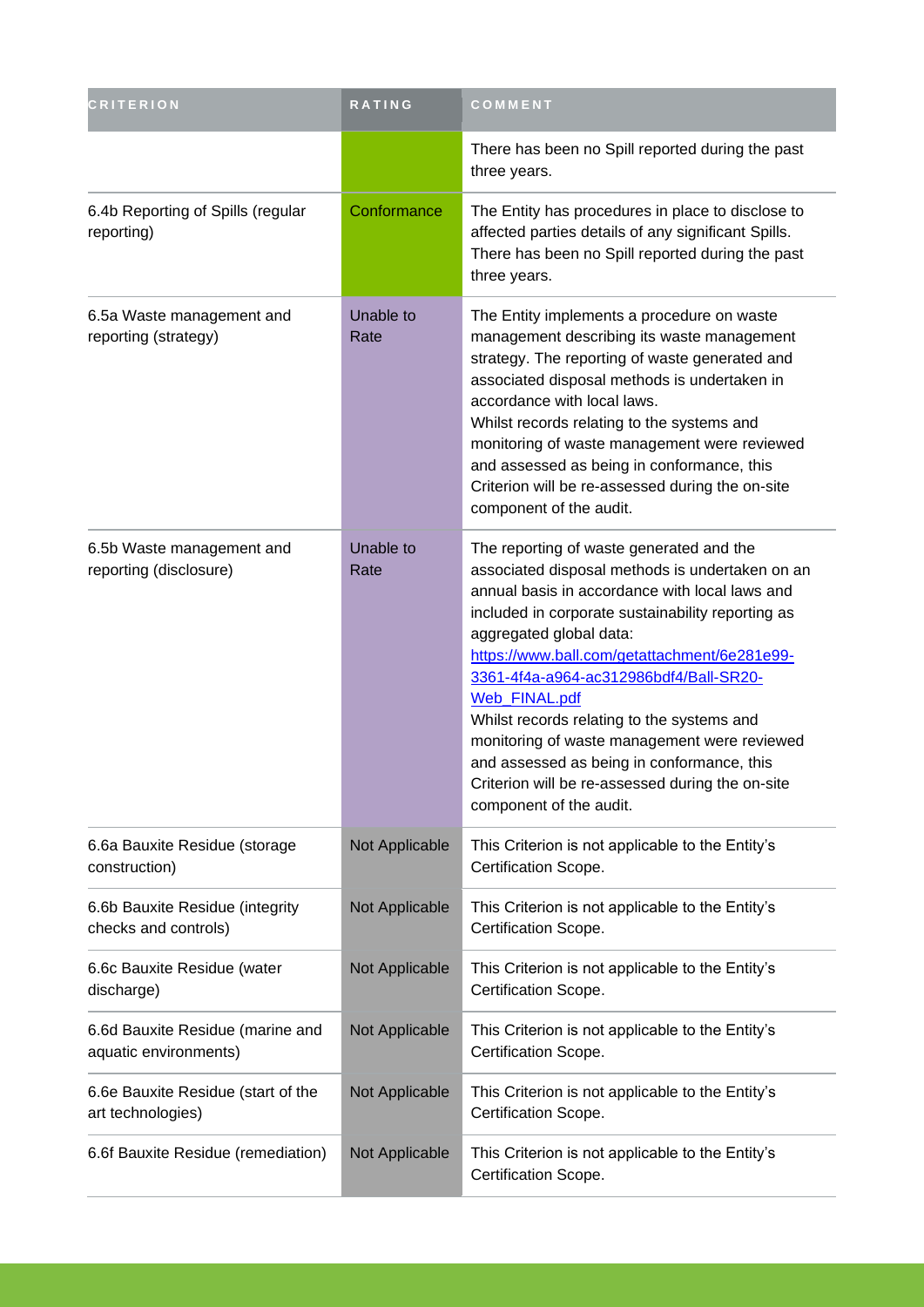| <b>CRITERION</b>                                                 | <b>RATING</b>     | COMMENT                                                                                                                                                                                                                                                                                                                                                                                           |
|------------------------------------------------------------------|-------------------|---------------------------------------------------------------------------------------------------------------------------------------------------------------------------------------------------------------------------------------------------------------------------------------------------------------------------------------------------------------------------------------------------|
| 6.7a Spent Pot Lining (SPL)<br>(storage and management)          | Not Applicable    | This Criterion is not applicable to the Entity's<br>Certification Scope.                                                                                                                                                                                                                                                                                                                          |
| 6.7b Spent Pot Lining (SPL)<br>(recovery and recycling)          | Not Applicable    | This Criterion is not applicable to the Entity's<br>Certification Scope.                                                                                                                                                                                                                                                                                                                          |
| 6.7c Spent Pot Lining (SPL)<br>(Untreated SPL)                   | Not Applicable    | This Criterion is not applicable to the Entity's<br>Certification Scope.                                                                                                                                                                                                                                                                                                                          |
| 6.7d Spent Pot Lining (SPL)<br>(review of alternatives)          | Not Applicable    | This Criterion is not applicable to the Entity's<br>Certification Scope.                                                                                                                                                                                                                                                                                                                          |
| 6.7e Spent Pot Lining (SPL)<br>(marine and aquatic environments) | Not Applicable    | This Criterion is not applicable to the Entity's<br>Certification Scope.                                                                                                                                                                                                                                                                                                                          |
| 6.8a Dross (recovery)                                            | Not Applicable    | This Criterion is not applicable to the Entity's<br>Certification Scope.                                                                                                                                                                                                                                                                                                                          |
| 6.8b Dross (recycling)                                           | Not Applicable    | This Criterion is not applicable to the Entity's<br>Certification Scope.                                                                                                                                                                                                                                                                                                                          |
| 6.8c Dross (review of alternatives)                              | Not Applicable    | This Criterion is not applicable to the Entity's<br>Certification Scope.                                                                                                                                                                                                                                                                                                                          |
| PRINCIPLE 7 WATER STEWARDSHIP                                    |                   |                                                                                                                                                                                                                                                                                                                                                                                                   |
| 7.1a Water assessment (mapping)                                  | Conformance       | The Entity has undertaken a water assessment to<br>include process/flow line diagrams and quantities.<br>The Entity receives 100% water intake from the<br>industrial park authority, with no borewells or<br>groundwater extraction.                                                                                                                                                             |
| 7.1b Water assessment (risk<br>assessment)                       | Conformance       | The Entity has undertaken a water-related risk<br>assessment as part of its environment risk<br>assessment and according mitigation plans have<br>been implemented.                                                                                                                                                                                                                               |
| 7.2a Water management<br>(management plans)                      | Unable to<br>Rate | The Entity has implemented time bound plans to<br>reduce water consumption which is measured in<br>terms of per thousand Cans manufactured in an<br>aggregated manner.<br>Whilst records relating to the systems and<br>monitoring of water management were reviewed<br>and assessed as being in conformance, this<br>Criterion will be re-assessed during the on-site<br>component of the audit. |
| 7.2b Water management<br>(monitoring)                            | Unable to<br>Rate | Water intake, discharge and process consumption<br>data is monitored and periodic review of the<br>progress of water management plans is<br>undertaken.                                                                                                                                                                                                                                           |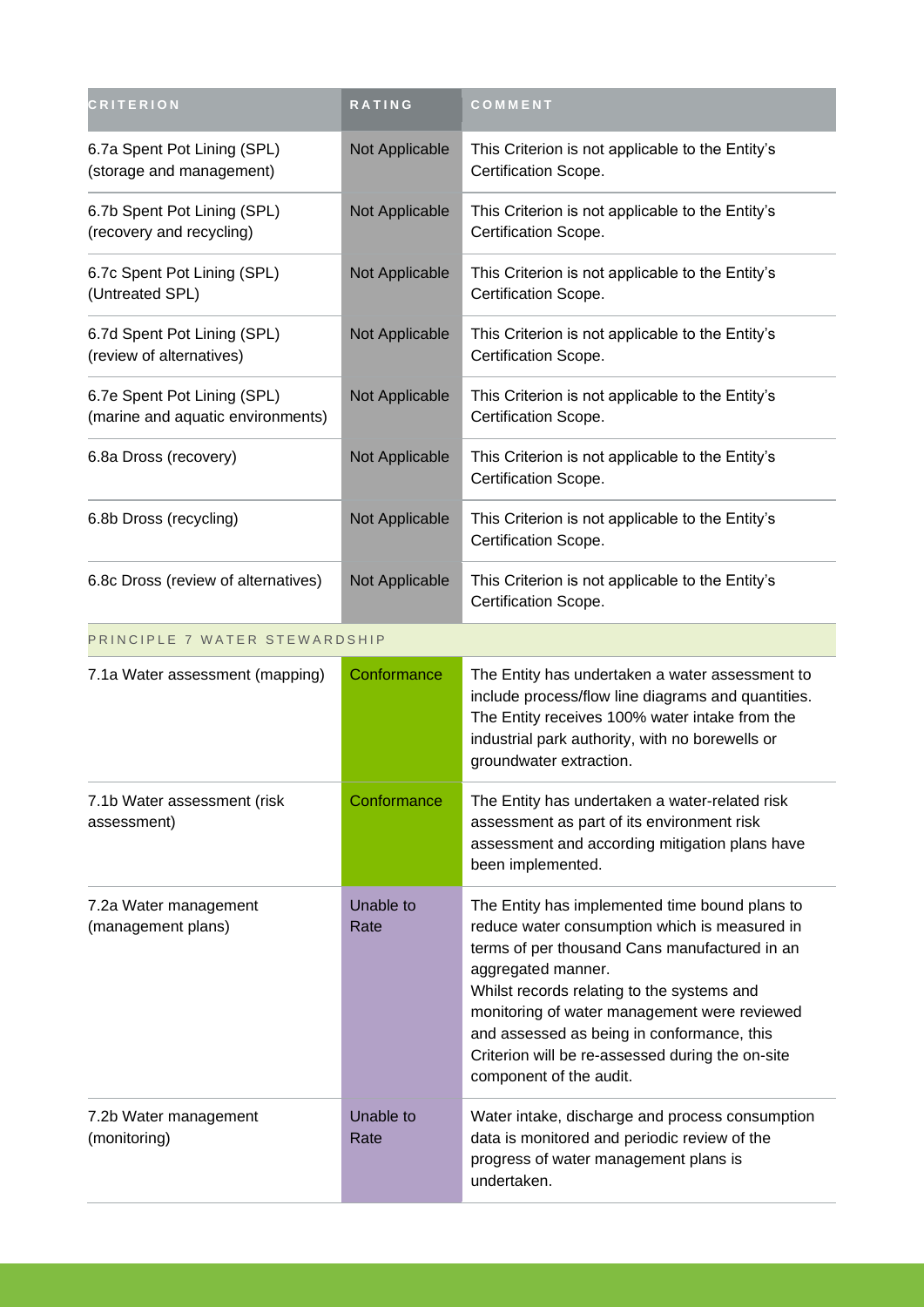| <b>CRITERION</b>                                                                          | <b>RATING</b>  | COMMENT                                                                                                                                                                                                                                                                                |
|-------------------------------------------------------------------------------------------|----------------|----------------------------------------------------------------------------------------------------------------------------------------------------------------------------------------------------------------------------------------------------------------------------------------|
|                                                                                           |                | Whilst records relating to the systems and<br>monitoring of water management were reviewed<br>and assessed as being in conformance, this<br>Criterion will be re-assessed during the on-site<br>component of the audit.                                                                |
| 7.3 Disclosure of water usage and<br>risks                                                | Conformance    | The Entity has strategic plans documented to<br>mitigate water related risk. Data are included in the<br><b>Sustainability Report:</b><br>https://www.ball.com/getattachment/6e281e99-<br>3361-4f4a-a964-ac312986bdf4/Ball-SR20-<br>Web_FINAL.pdf                                      |
| PRINCIPLE 8 BIODIVERSITY                                                                  |                |                                                                                                                                                                                                                                                                                        |
| 8.1 Biodiversity assessment                                                               | Conformance    | The Entity has developed a biodiversity checklist in<br>consultation with an external expert, which is<br>completed annually. Increasing green<br>Increasing the area of vegetation is an ongoing<br>process. The Entity maintains a list of trees planted<br>and survival rate.       |
| 8.2a Biodiversity management<br>(biodiversity action plans)                               | Conformance    | A Biodiversity Action Plan has been developed<br>based on the outcomes of the biodiversity risk<br>assessment.                                                                                                                                                                         |
| 8.2b Biodiversity management<br>(consultation and mitigation<br>hierarchy)                | Conformance    | The Biodiversity Action Plan has been developed<br>following stakeholder consultation and with<br>consideration of the Biodiversity Mitigation<br>Hierarchy. The biodiversity risk assessment<br>determined there is no material risk on biodiversity<br>from the Entity's operations. |
| 8.2c Biodiversity management<br>(reporting)                                               | Conformance    | Biodiversity performance is communicated to<br>stakeholders through various means including the<br>corporate Sustainability Report:<br>https://www.ball.com/getattachment/6e281e99-<br>3361-4f4a-a964-ac312986bdf4/Ball-SR20-<br>Web_FINAL.pdf                                         |
| 8.3 Alien Species                                                                         | Conformance    | The Entity has conducted a risk assessment for<br>Alien Species. All the wooden pallets are handed<br>as per applicable work instructions, including heat<br>treatment and labelling as per the International<br>Standard for Phytosanitary Measure (ISPM 15).                         |
| 8.4a Commitment to "No Go" in<br>World Heritage properties<br>(exploration and new mines) | Not Applicable | This Criterion is not applicable to the Entity's<br>Certification Scope.                                                                                                                                                                                                               |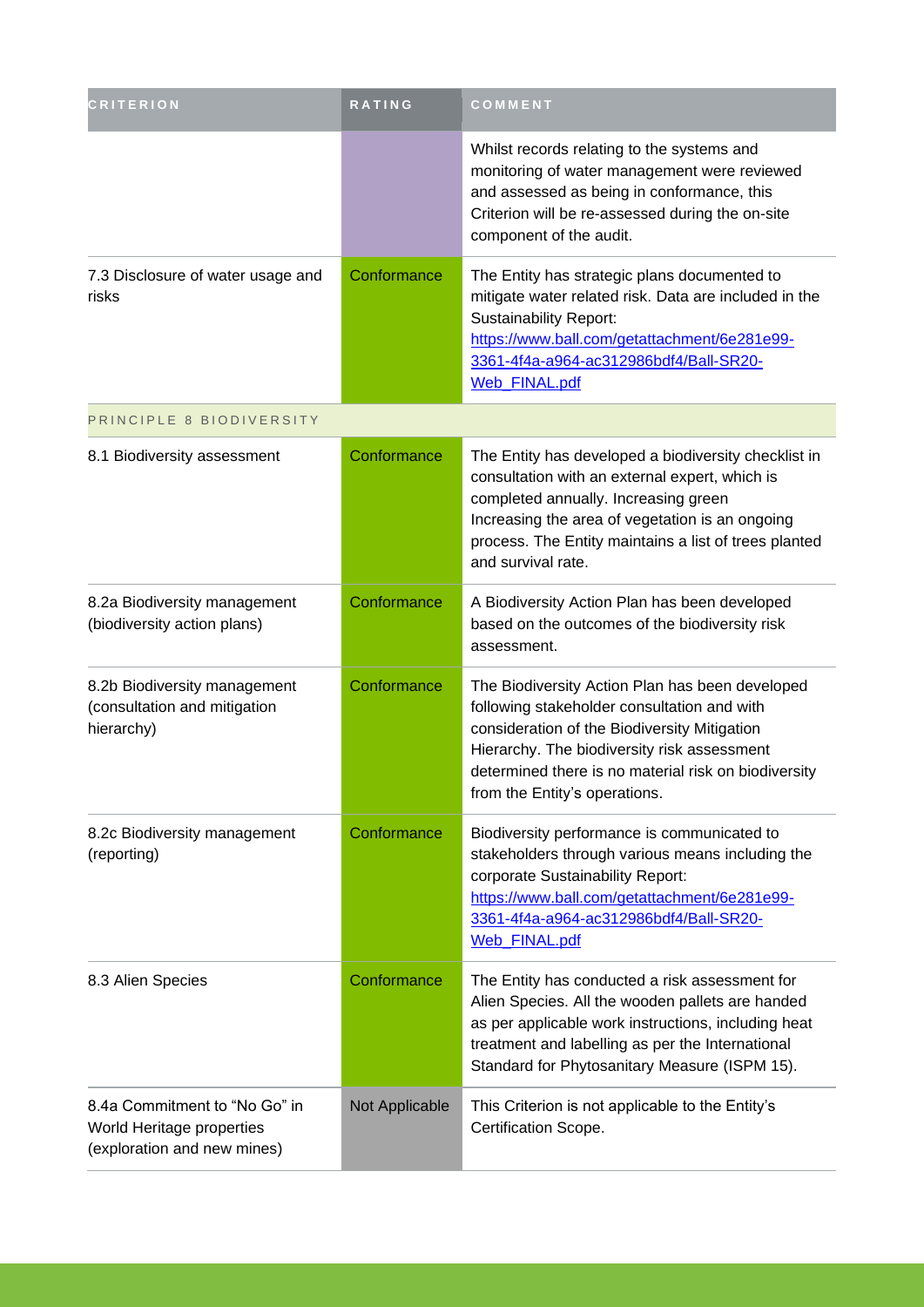| <b>CRITERION</b>                                                                    | RATING         | COMMENT                                                                                                                                                                                                                                                                                                                                                                                |
|-------------------------------------------------------------------------------------|----------------|----------------------------------------------------------------------------------------------------------------------------------------------------------------------------------------------------------------------------------------------------------------------------------------------------------------------------------------------------------------------------------------|
| 8.4b Commitment to "No Go" in<br>World Heritage properties (existing<br>operations) | Not Applicable | This Criterion is not applicable to the Entity's<br>Certification Scope.                                                                                                                                                                                                                                                                                                               |
| 8.5a Mine rehabilitation (best<br>available techniques)                             | Not Applicable | This Criterion is not applicable to the Entity's<br>Certification Scope.                                                                                                                                                                                                                                                                                                               |
| 8.5b Mine rehabilitation (financial<br>provisions)                                  | Not Applicable | This Criterion is not applicable to the Entity's<br>Certification Scope.                                                                                                                                                                                                                                                                                                               |
| PRINCIPLE 9 HUMAN RIGHTS                                                            |                |                                                                                                                                                                                                                                                                                                                                                                                        |
| 9.1a Human Rights Due Diligence<br>(policy)                                         | Conformance    | The Entity has established a Human Rights Policy<br>confirming its commitment to national and<br>international Human Rights law covering<br>employees, business partners and Local<br>Communities, available at:<br>https://www.ball.com/getattachment/f0c0d139-1f06-<br>451a-91f0-f23f49a3c367/Human-Rights-GP-03-<br>012-003-1.pdf                                                   |
| 9.1b Human Rights Due Diligence<br>(process)                                        | Conformance    | The Entity has implemented a Human Rights Due<br>Diligence process which includes measures taken<br>to identify, prevent, evaluate and mitigate actual<br>and potential Human Rights risks.                                                                                                                                                                                            |
| 9.1c Human Rights Due Diligence<br>(remediation)                                    | Conformance    | The Entity has implemented a Human Rights Due<br>Diligence process and defines remediation<br>measures should the Entity identify as having<br>caused or contributed to adverse Human Rights<br>impacts.                                                                                                                                                                               |
| 9.2 Women's Rights                                                                  | Conformance    | Women's rights are defined in the Employees Code<br>of Conduct as well as in the policy on prevention of<br>sexual harassment of women at workplace. Regular<br>committee meetings are conducted.<br>Management is aiming to increase diversity and the<br>Entity has developed a target of 30 percent of<br>women employees by 2025 in line with Ball<br>Corporation's global target. |
| 9.3 Indigenous Peoples                                                              | Not Applicable | This Criterion is not applicable as the Entity is<br>located within an industrial park and there are no<br>Indigenous Peoples identified.                                                                                                                                                                                                                                              |
| 9.4 Free, Prior, and Informed<br>Consent (FPIC)                                     | Not Applicable | This Criterion is not applicable as the Entity is<br>located within an industrial park and there are no<br>Indigenous Peoples identified.                                                                                                                                                                                                                                              |
| 9.5 Cultural and sacred heritage                                                    | Not Applicable | This Criterion is not applicable as there are no<br>sacred or cultural heritage sites and values within<br>the Entity's Area of Influence.                                                                                                                                                                                                                                             |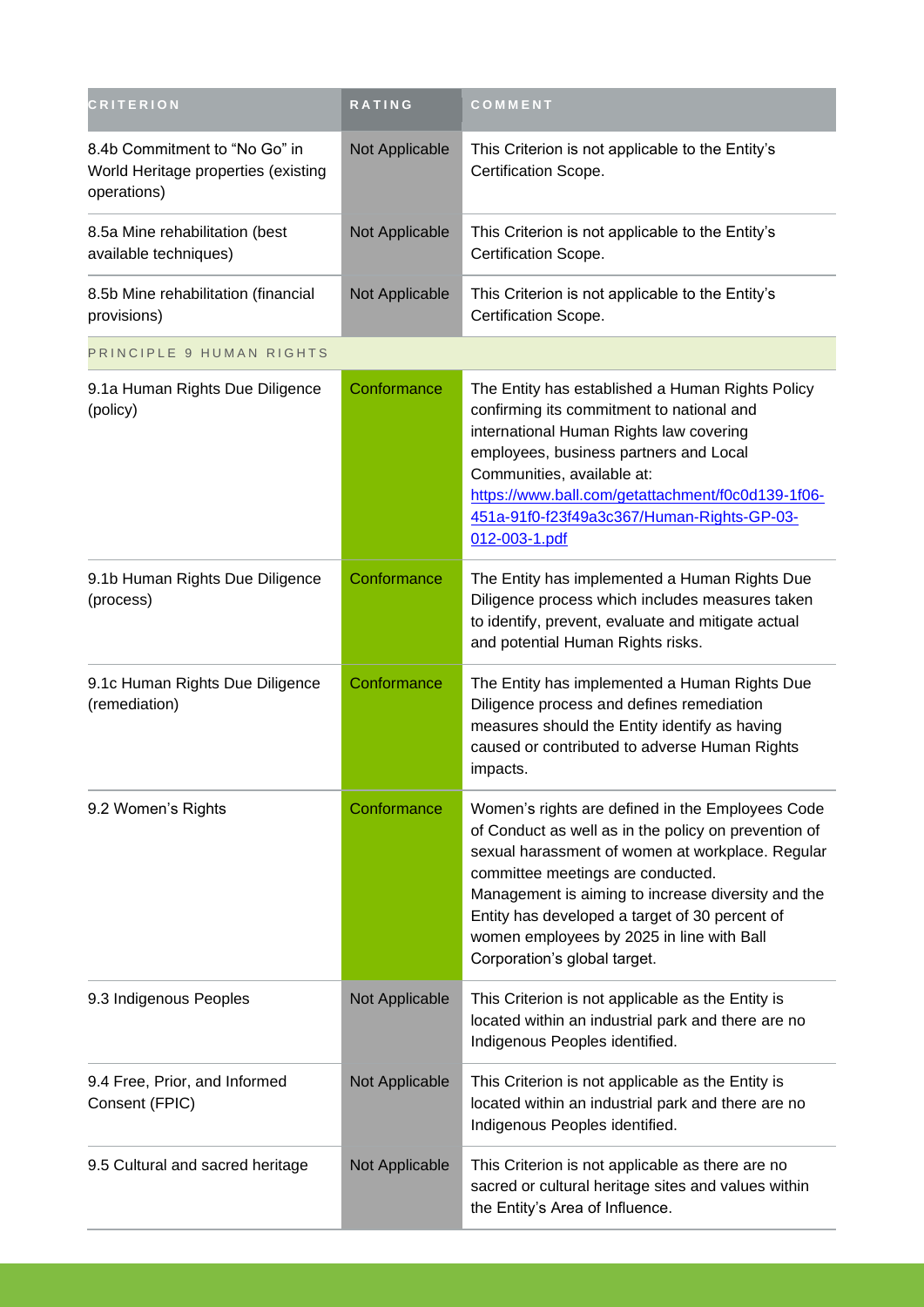| <b>CRITERION</b>                                 | RATING            | COMMENT                                                                                                                                                                                                                                                                                                                                                                                                                                                                                                                                                                                                                                                                                                                                                                                                                              |
|--------------------------------------------------|-------------------|--------------------------------------------------------------------------------------------------------------------------------------------------------------------------------------------------------------------------------------------------------------------------------------------------------------------------------------------------------------------------------------------------------------------------------------------------------------------------------------------------------------------------------------------------------------------------------------------------------------------------------------------------------------------------------------------------------------------------------------------------------------------------------------------------------------------------------------|
| 9.6a Resettlements (avoid or<br>minimise)        | Not Applicable    | This Criterion is not applicable as no Resettlements<br>have been considered or taken place during since<br>the Entity was established or since joining ASI.                                                                                                                                                                                                                                                                                                                                                                                                                                                                                                                                                                                                                                                                         |
| 9.6b Resettlements (where<br>unavoidable)        | Not Applicable    | This Criterion is not applicable as no Resettlements<br>have been considered or taken place during since<br>the Entity was established or since joining ASI.                                                                                                                                                                                                                                                                                                                                                                                                                                                                                                                                                                                                                                                                         |
| 9.7a Local Communities (rights and<br>interests) | Unable to<br>Rate | The Entity respects the rights and interests of Local<br>Communities and has assessed the impact on<br>Local Communities in the Human Rights Impact<br>Assessment. The Entity's operations do not have a<br>negative impact on the local livelihoods.<br>Whilst records relating to the systems and<br>monitoring of Local Communities were reviewed<br>and assessed as being in conformance, this<br>Criterion will be re-assessed during the on-site<br>component of the audit.                                                                                                                                                                                                                                                                                                                                                    |
| 9.7b Local Communities (impacts)                 | Unable to<br>Rate | The Entity has assessed the impact of its business<br>activities on the Local Community as part of its<br>Human Rights Impact Assessment. The Entity has<br>implemented actions including creating employment<br>and provision of associated services such as<br>canteen and transportation, which positively<br>impacts livelihoods within the Local Community.<br>Whilst records relating to the systems and<br>monitoring of Local Communities were reviewed<br>and assessed as being in conformance, this<br>Criterion will be re-assessed during the on-site<br>component of the audit.                                                                                                                                                                                                                                         |
| 9.7c Local Communities<br>(livelihoods)          | Unable to<br>Rate | The Entity has assessed the impact of its business<br>activities on the Local Community as part of its<br>Human Rights Impact Assessment. The Entity has<br>implemented actions including creating employment<br>and provision of associated services such as<br>canteen and transportation, which positively<br>impacts livelihoods within the Local Community.<br>The Entity has implemented various social activities<br>under its corporate social responsibility (CSR)<br>initiatives, including the concept of a 'Community<br>Ambassador' where employees are encouraged to<br>do voluntary work.<br>Whilst records relating to the systems and<br>monitoring of Local Communities were reviewed<br>and assessed as being in conformance, this<br>Criterion will be re-assessed during the on-site<br>component of the audit. |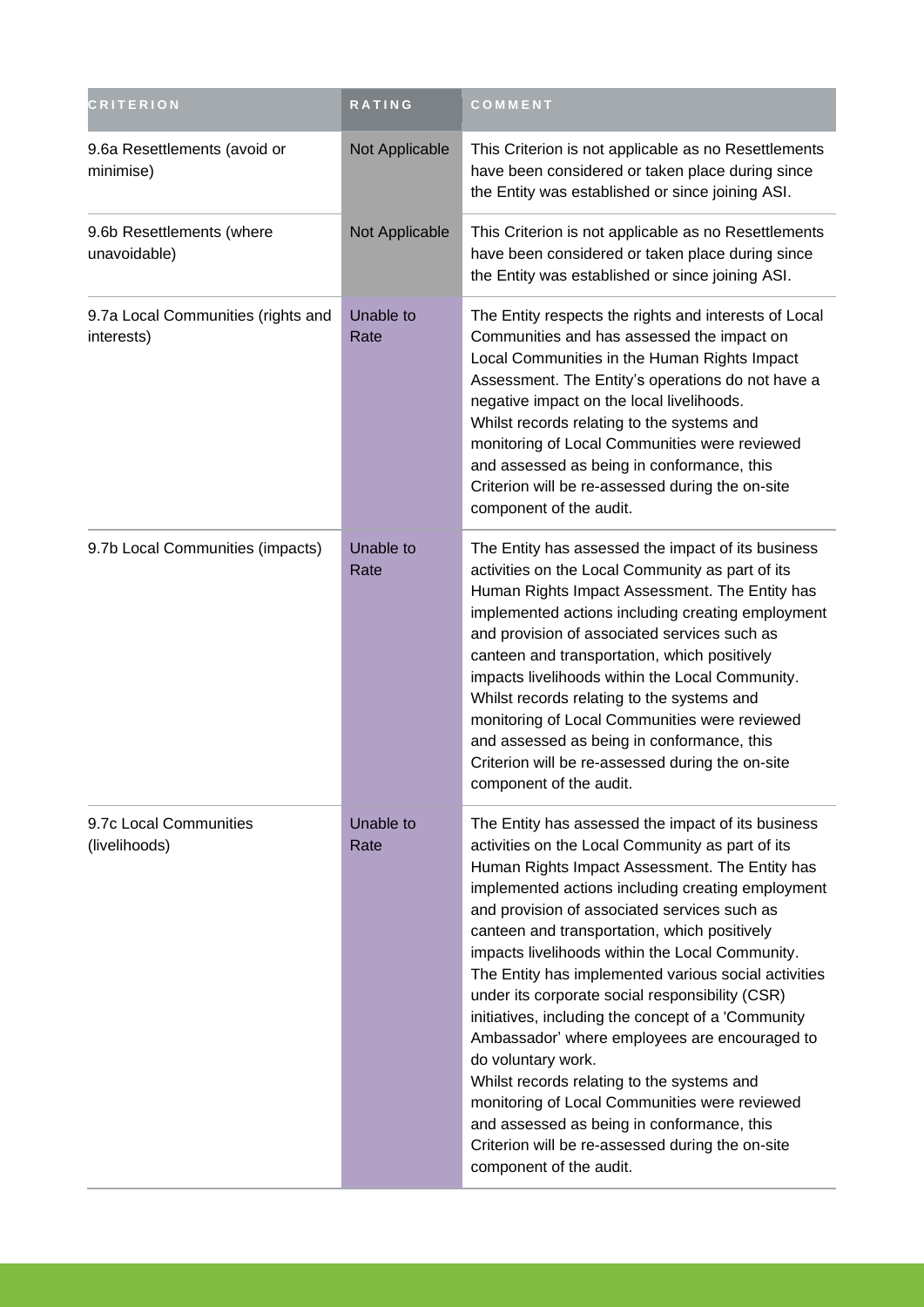| <b>CRITERION</b>                                                                                      | <b>RATING</b>     | COMMENT                                                                                                                                                                                                                                                                                                                                                                                                                                                                       |
|-------------------------------------------------------------------------------------------------------|-------------------|-------------------------------------------------------------------------------------------------------------------------------------------------------------------------------------------------------------------------------------------------------------------------------------------------------------------------------------------------------------------------------------------------------------------------------------------------------------------------------|
| 9.8 Conflict-Affected and High-Risk<br>Areas                                                          | Conformance       | The Entity has evaluated its supply chain and<br>identified where adverse Human Rights impacts in<br>Conflict-Affected and High-Risk Areas may occur.<br>The Entity requires its suppliers sign an additional<br>certification document regarding conflict minerals.<br>Ball Corporation's global Conflict Minerals Report<br>2020 is available at:<br>https://www.ball.com/getattachment/82f1e762-<br>7739-44d3-939c-ee8160d20f16/Ball-2021-Conflict-<br>Minerals-Report.pdf |
| 9.9 Security practice                                                                                 | Conformance       | The Entity's Human Rights Policy stipulates<br>adopting proportionate security arrangements. The<br>Entity ensures that the provision of security is<br>consistent with local laws and relevant international<br>standards and guidelines.                                                                                                                                                                                                                                    |
| PRINCIPLE 10 LABOUR RIGHTS                                                                            |                   |                                                                                                                                                                                                                                                                                                                                                                                                                                                                               |
| 10.1a Freedom of Association and<br><b>Right to Collective Bargaining</b><br>(freedom of association) | Unable to<br>Rate | The Entity has developed a Human Rights Policy<br>which addresses a commitment to respect Freedom<br>of Association in line with national and international<br>laws.<br>Whilst records relating to the systems and<br>monitoring of Freedom of Association were<br>reviewed and assessed as being in conformance,<br>this Criterion will be re-assessed during the on-site<br>component of the audit.                                                                         |
| 10.1b Freedom of Association and<br><b>Right to Collective Bargaining</b><br>(collective bargaining)  | Unable to<br>Rate | The Entity has developed a Human Rights Policy<br>which addresses a commitment to respect the right<br>to Collective Bargaining in line with national and<br>international laws.<br>Whilst records relating to the systems and<br>monitoring of Collective Bargaining were reviewed<br>and assessed as being in conformance, this<br>Criterion will be re-assessed during the on-site<br>component of the audit.                                                              |
| 10.1c Freedom of Association and<br><b>Right to Collective Bargaining</b><br>(alternative means)      | Not Applicable    | This Criterion is no applicable as Vietnam law does<br>not restrict the right to Freedom of Association and<br>Collective Bargaining.                                                                                                                                                                                                                                                                                                                                         |
| 10.2a Child Labour (minimum age)                                                                      | Unable to<br>Rate | The Entity has developed a procedure on regulating<br>Human Rights and labour matters, covering Child<br>Labour. Vietnam labour law states the minimum<br>hiring age is 15 years and the Entity's minimum<br>hiring age is 18 years. There is no evidence of<br>Child Labour at the Entity.<br>Whilst records relating to the systems and<br>monitoring of Child Labour were reviewed and<br>assessed as being in conformance, this Criterion                                 |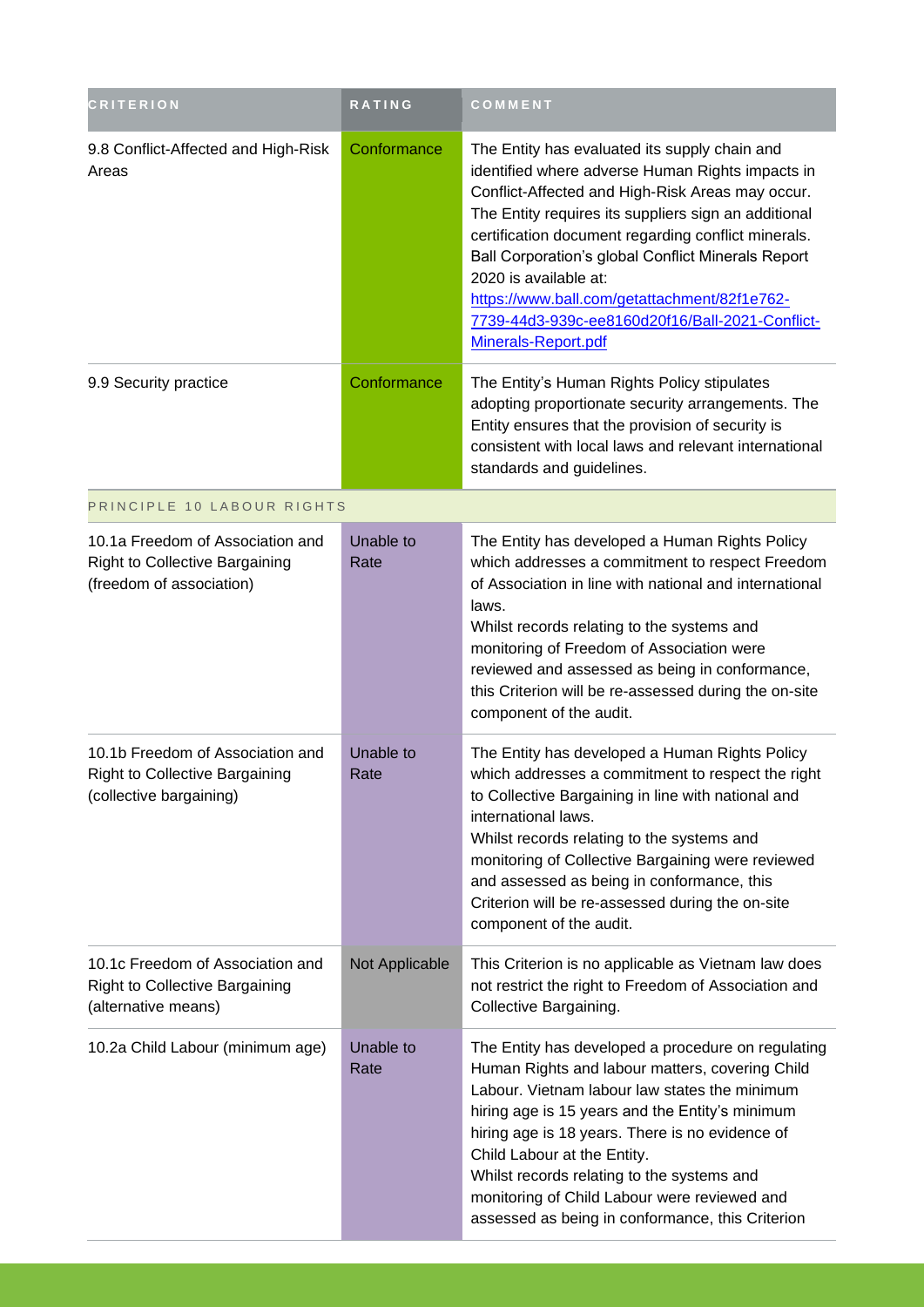| <b>CRITERION</b>                                  | RATING            | COMMENT                                                                                                                                                                                                                                                                                                                                                                                                                                                                                                                                                                                                                                                                                                                                                           |
|---------------------------------------------------|-------------------|-------------------------------------------------------------------------------------------------------------------------------------------------------------------------------------------------------------------------------------------------------------------------------------------------------------------------------------------------------------------------------------------------------------------------------------------------------------------------------------------------------------------------------------------------------------------------------------------------------------------------------------------------------------------------------------------------------------------------------------------------------------------|
|                                                   |                   | will be re-assessed during the on-site component of<br>the audit.                                                                                                                                                                                                                                                                                                                                                                                                                                                                                                                                                                                                                                                                                                 |
| 10.2b Child Labour (hazardous)                    | Unable to<br>Rate | The Entity has a zero tolerance policy on Child<br>Labour. The Child Labour Policy has been<br>developed which neither uses nor supports the use<br>of Child Labour in hazardous work areas. The<br>minimum hiring age is 18 years. There is no<br>evidence of Child Labour at the Entity. The Entity<br>continues to be vigilant through global policies and<br>programs complemented with regular audits within<br>the supply chain.<br>Whilst records relating to the systems and<br>monitoring of Child Labour were reviewed and<br>assessed as being in conformance, this Criterion<br>will be re-assessed during the on-site component of<br>the audit.                                                                                                     |
| 10.2c Child Labour (worst forms)                  | Unable to<br>Rate | The Entity has a zero tolerance policy on Child<br>Labour. The Child Labour Policy has been<br>developed which neither uses nor supports the use<br>of Worst Form of Child Labour. There is no<br>evidence of Child Labour at the Entity. The Entity<br>continues to be vigilant through global policies and<br>programs complemented with regular audits within<br>the supply chain<br>Whilst records relating to the systems and<br>monitoring of Child Labour were reviewed and<br>assessed as being in conformance, this Criterion<br>will be re-assessed during the on-site component of<br>the audit.                                                                                                                                                       |
| 10.3a Forced Labour (human<br>trafficking)        | Unable to<br>Rate | The Entity has a zero tolerance policy on the use of<br>Forced Labour. The Entity neither engages in nor<br>supports the use of Forced Labour as per the<br>commitment in the Human Rights Policy, Child and<br>Forced Labour Policy and Supplier Guiding<br>Principles. The Entity does not engage in or support<br>Human Trafficking either directly or through any<br>employment or recruitment agencies. Recruitment<br>is undertaken by the Human Resources<br>Department directly. Please see:<br>https://www.ball.com/getattachment/c36b87af-<br>29c7-494d-b03e-3c906f333f96/Slavery-and-<br>Human-Trafficking-Statement-July-2020.pdf<br>https://www.ball.com/getattachment/f0c0d139-1f06-<br>451a-91f0-f23f49a3c367/Human-Rights-GP-03-<br>012-003-1.pdf |
| 10.3b Forced Labour (deposits,<br>fees, advances) | Unable to<br>Rate | The Entity has a zero tolerance policy on the use of<br>Forced Labour. The Entity neither engages in nor                                                                                                                                                                                                                                                                                                                                                                                                                                                                                                                                                                                                                                                          |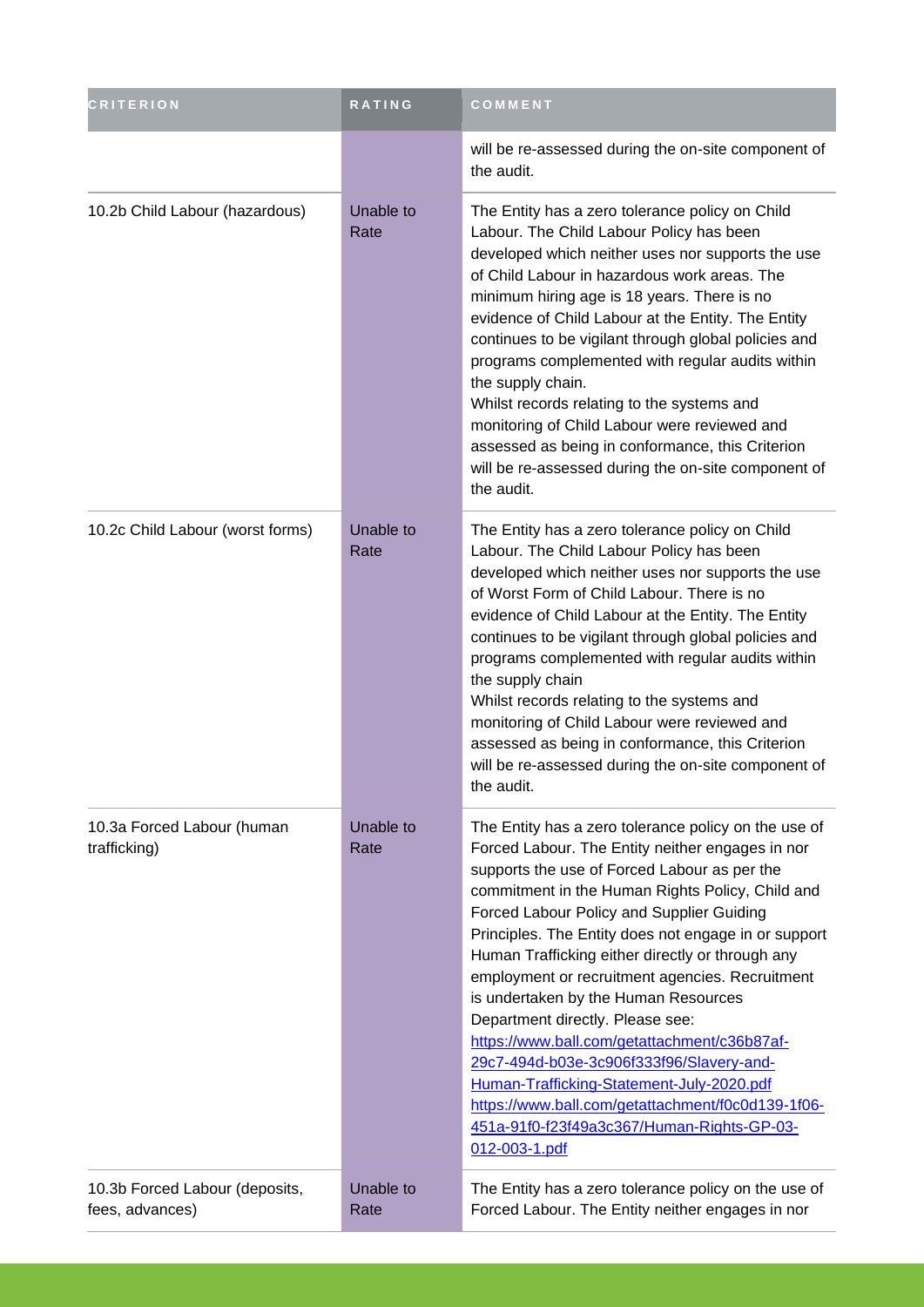| <b>CRITERION</b>                             | <b>RATING</b>            | COMMENT                                                                                                                                                                                                                                                                                                                                                                                                                                                                                                                                                                                                                                                                                                          |
|----------------------------------------------|--------------------------|------------------------------------------------------------------------------------------------------------------------------------------------------------------------------------------------------------------------------------------------------------------------------------------------------------------------------------------------------------------------------------------------------------------------------------------------------------------------------------------------------------------------------------------------------------------------------------------------------------------------------------------------------------------------------------------------------------------|
|                                              |                          | supports the use of Forced Labour nor demands<br>any deposits from its employees. Please see:<br>https://www.ball.com/getattachment/c36b87af-<br>29c7-494d-b03e-3c906f333f96/Slavery-and-<br>Human-Trafficking-Statement-July-2020.pdf<br>https://www.ball.com/getattachment/f0c0d139-1f06-<br>451a-91f0-f23f49a3c367/Human-Rights-GP-03-<br>012-003-1.pdf<br>Whilst records relating to the systems and<br>monitoring of Forced Labour were reviewed and<br>assessed as being in conformance, this Criterion<br>will be re-assessed during the on-site component of<br>the audit.                                                                                                                               |
| 10.3c Forced Labour (migrant<br>workers)     | Unable to<br>Rate        | The Entity has a zero tolerance policy on the use of<br>Forced Labour. The Entity neither engages in nor<br>supports the use of Forced Labour or uses Migrant<br>Workers. Please see:<br>https://www.ball.com/getattachment/c36b87af-<br>29c7-494d-b03e-3c906f333f96/Slavery-and-<br>Human-Trafficking-Statement-July-2020.pdf<br>https://www.ball.com/getattachment/f0c0d139-1f06-<br>451a-91f0-f23f49a3c367/Human-Rights-GP-03-<br>012-003-1.pdf<br>Whilst records relating to the systems and<br>monitoring of Forced Labour were reviewed and<br>assessed as being in conformance, this Criterion<br>will be re-assessed during the on-site component of<br>the audit.                                       |
| 10.3d Forced Labour (debt<br>bondage)        | <b>Unable to</b><br>Rate | The Entity has a zero tolerance policy on the use of<br>Forced Labour. The Entity neither engages in nor<br>supports the use of Forced Labour and does not<br>practice Debt Bondage through advance payment.<br>Please see:<br>https://www.ball.com/getattachment/c36b87af-<br>29c7-494d-b03e-3c906f333f96/Slavery-and-<br>Human-Trafficking-Statement-July-2020.pdf<br>https://www.ball.com/getattachment/f0c0d139-1f06-<br>451a-91f0-f23f49a3c367/Human-Rights-GP-03-<br>012-003-1.pdf<br>Whilst records relating to the systems and<br>monitoring of Forced Labour were reviewed and<br>assessed as being in conformance, this Criterion<br>will be re-assessed during the on-site component of<br>the audit. |
| 10.3e Forced Labour (freedom of<br>movement) | Unable to<br>Rate        | The Entity has a zero tolerance policy on the use of<br>Forced Labour. The Entity neither engages in nor<br>supports the use of Forced Labour and does not<br>restrict freedom of movement of Workers inside                                                                                                                                                                                                                                                                                                                                                                                                                                                                                                     |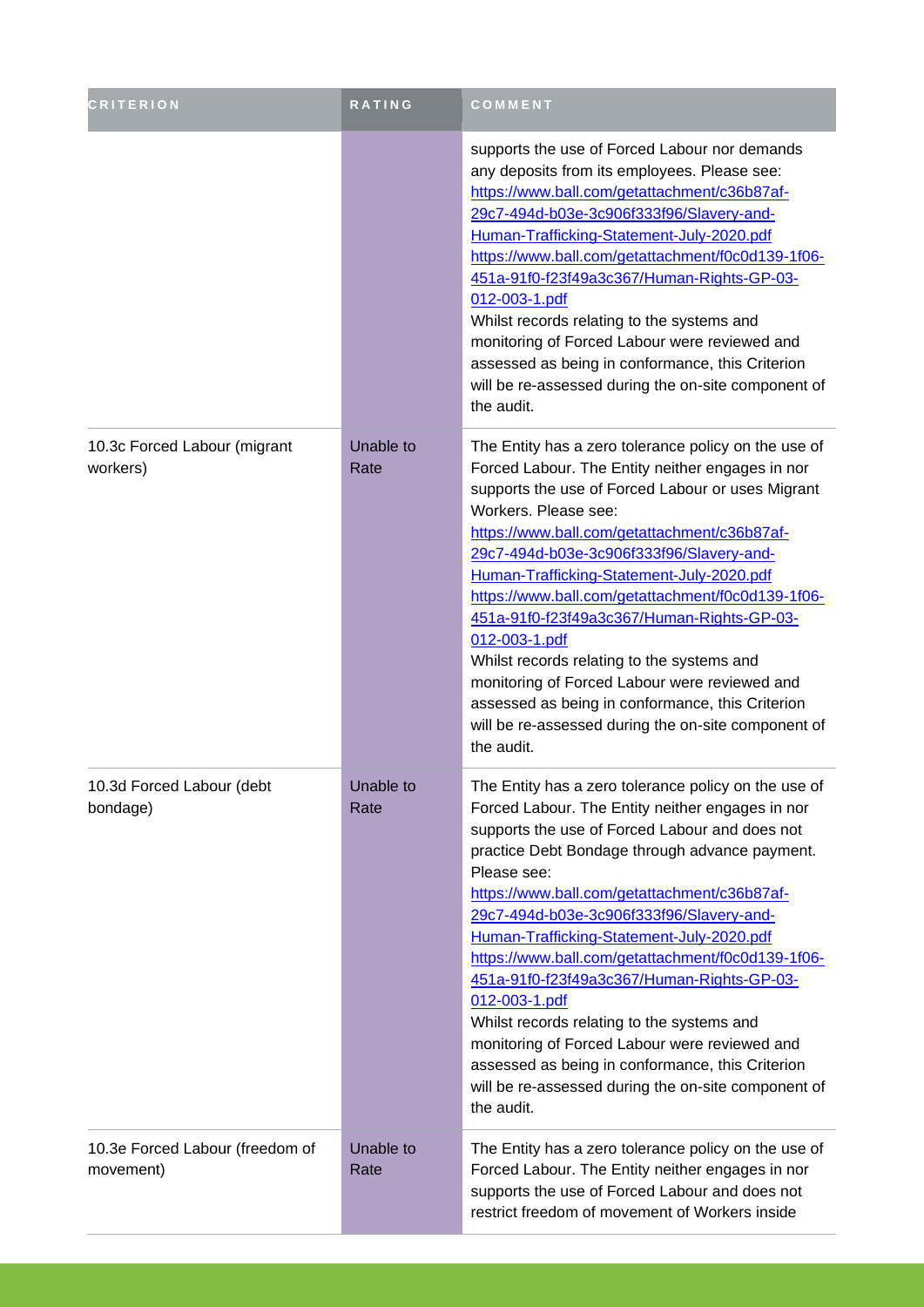| <b>CRITERION</b>                                                                | <b>RATING</b>     | COMMENT                                                                                                                                                                                                                                                                                                                                                                                                                                                                                                                                                                                                                                                                                                                                                                                    |
|---------------------------------------------------------------------------------|-------------------|--------------------------------------------------------------------------------------------------------------------------------------------------------------------------------------------------------------------------------------------------------------------------------------------------------------------------------------------------------------------------------------------------------------------------------------------------------------------------------------------------------------------------------------------------------------------------------------------------------------------------------------------------------------------------------------------------------------------------------------------------------------------------------------------|
|                                                                                 |                   | work areas. Please see:<br>https://www.ball.com/getattachment/c36b87af-<br>29c7-494d-b03e-3c906f333f96/Slavery-and-<br>Human-Trafficking-Statement-July-2020.pdf<br>https://www.ball.com/getattachment/f0c0d139-1f06-<br>451a-91f0-f23f49a3c367/Human-Rights-GP-03-<br>012-003-1.pdf<br>Whilst records relating to the systems and<br>monitoring of Forced Labour were reviewed and<br>assessed as being in conformance, this Criterion<br>will be re-assessed during the on-site component of<br>the audit.                                                                                                                                                                                                                                                                               |
| 10.3f Forced Labour (retention of<br>identity papers, permits,<br>certificates) | Unable to<br>Rate | The Entity has a zero tolerance policy on the use of<br>Forced Labour. The Entity neither engages in nor<br>supports the use of Forced Labour and does not<br>retain employees' original education, training or<br>identity certificates. Please see:<br>https://www.ball.com/getattachment/c36b87af-<br>29c7-494d-b03e-3c906f333f96/Slavery-and-<br>Human-Trafficking-Statement-July-2020.pdf<br>https://www.ball.com/getattachment/f0c0d139-1f06-<br>451a-91f0-f23f49a3c367/Human-Rights-GP-03-<br>012-003-1.pdf<br>Whilst records relating to the systems and<br>monitoring of Forced Labour were reviewed and<br>assessed as being in conformance, this Criterion<br>will be re-assessed during the on-site component of<br>the audit.                                                 |
| 10.3g Forced Labour (freedom to<br>terminate employment)                        | Unable to<br>Rate | The Entity has a zero tolerance policy on the use of<br>Forced Labour. The Entity neither engages in nor<br>supports the use of Forced Labour and allow its<br>employees to terminate their contract with a<br>reasonable length of notice as per mutually agreed<br>employment contract. Please see:<br>https://www.ball.com/getattachment/c36b87af-<br>29c7-494d-b03e-3c906f333f96/Slavery-and-<br>Human-Trafficking-Statement-July-2020.pdf<br>https://www.ball.com/getattachment/f0c0d139-1f06-<br>451a-91f0-f23f49a3c367/Human-Rights-GP-03-<br>012-003-1.pdf<br>Whilst records relating to the systems and<br>monitoring of Forced Labour were reviewed and<br>assessed as being in conformance, this Criterion<br>will be re-assessed during the on-site component of<br>the audit. |
| 10.4 Non-Discrimination                                                         | Unable to<br>Rate | The Entity had developed a procedure to regulate<br>Human Rights and labour matters. The Entity also                                                                                                                                                                                                                                                                                                                                                                                                                                                                                                                                                                                                                                                                                       |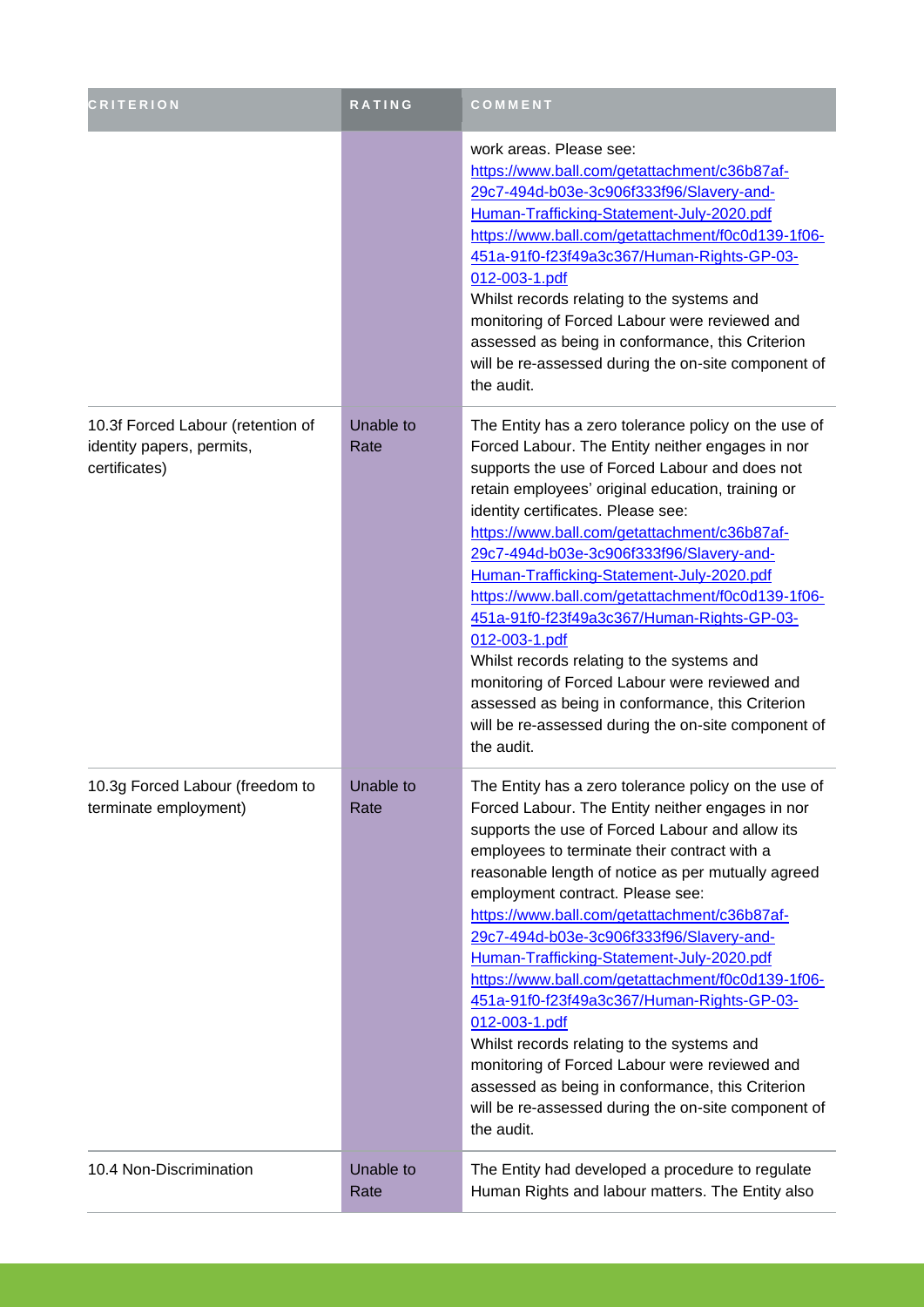| <b>CRITERION</b>                     | RATING            | COMMENT                                                                                                                                                                                                                                                                                                                                                                                                                                                                                                                                                                                                       |
|--------------------------------------|-------------------|---------------------------------------------------------------------------------------------------------------------------------------------------------------------------------------------------------------------------------------------------------------------------------------------------------------------------------------------------------------------------------------------------------------------------------------------------------------------------------------------------------------------------------------------------------------------------------------------------------------|
|                                      |                   | implements the Ball global Discrimination,<br>Harassment and Retaliation Policy:<br>https://www.ball.com/getattachment/f0c0d139-1f06-<br>451a-91f0-f23f49a3c367/Human-Rights-GP-03-<br>012-003-1.pdf<br>There is no evidence of Discrimination at the Entity.<br>Whilst records relating to the systems and<br>monitoring of Discrimination were reviewed and<br>assessed as being in conformance, this Criterion<br>will be re-assessed during the on-site component of<br>the audit.                                                                                                                        |
| 10.5 Communication and<br>engagement | Unable to<br>Rate | The Entity has developed various communication<br>channels including display on notice boards and<br>various committees. The Entity engages with<br>employees through various channels including<br>employee engagement surveys, High Performance<br>Organization Survey (HPO), electronic suggestion<br>box using QR code and town hall meetings.<br>Whilst records relating to the systems and<br>monitoring of communication and engagement<br>were reviewed and assessed as being in<br>conformance, this Criterion will be re-assessed<br>during the on-site component of the audit.                     |
| 10.6 Disciplinary practices          | Unable to<br>Rate | The Entity provides an employee handbook to<br>every employee which contains relevant information<br>including Disciplinary rules. The global Ball<br>Corporation Policy 'Workplace Threats and<br>Violence' provides for a procedure on how to<br>manage employees who make substantial threats,<br>exhibit substantial threatening behaviour, or<br>engages in violent acts on Ball Corporation<br>property, including unacceptable disciplinary<br>practices by personnel. Please see:<br>https://www.ball.com/getattachment/f0c0d139-1f06-<br>451a-91f0-f23f49a3c367/Human-Rights-GP-03-<br>012-003-1.pdf |
| 10.7a Remuneration (living wage)     | Unable to<br>Rate | The Entity has undertaken a living wage survey to<br>determine basic needs of Workers. The Entity<br>provides remuneration equal to and/or above the<br>legal minimum wage which cover basic needs and<br>some discretionary income.<br>Whilst records relating to the systems and<br>monitoring of Remuneration were reviewed and<br>assessed as being in conformance, this Criterion<br>will be re-assessed during the on-site component of<br>the audit.                                                                                                                                                   |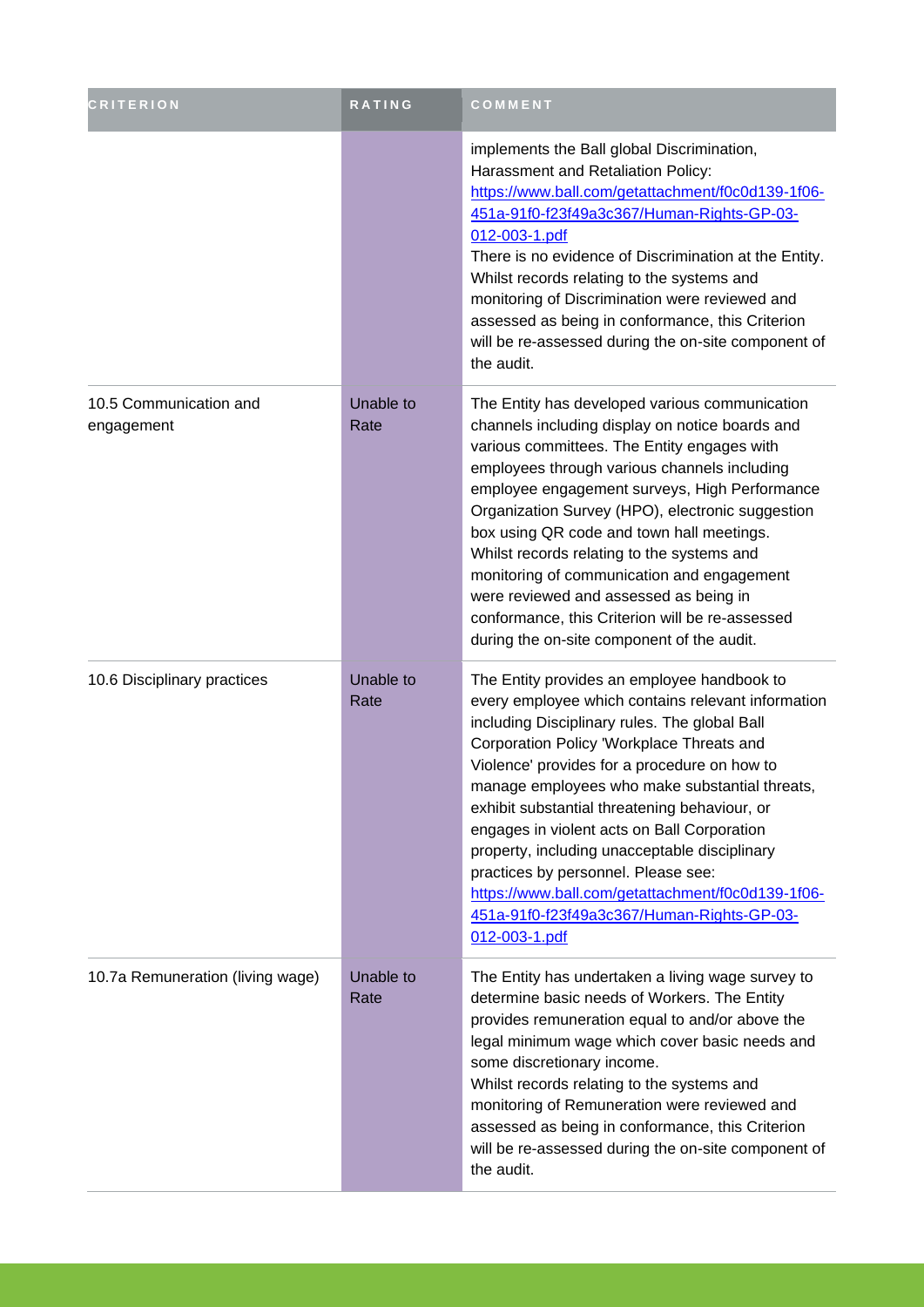| <b>CRITERION</b>                                                                        | <b>RATING</b>     | COMMENT                                                                                                                                                                                                                                                                                                                                                                                                                                                                           |
|-----------------------------------------------------------------------------------------|-------------------|-----------------------------------------------------------------------------------------------------------------------------------------------------------------------------------------------------------------------------------------------------------------------------------------------------------------------------------------------------------------------------------------------------------------------------------------------------------------------------------|
| 10.7b Remuneration (method of<br>payment)                                               | Unable to<br>Rate | The wages are paid by the fifth day of each month<br>via bank transfer. The social security contribution<br>(employee 10.5% and employer 21.5%) is paid<br>monthly to cover the unemployment benefit,<br>sick/medical benefits and occupational accidents.<br>Whilst records relating to the systems and<br>monitoring of Remuneration were reviewed and<br>assessed as being in conformance, this Criterion<br>will be re-assessed during the on-site component of<br>the audit. |
| 10.8 Working Time                                                                       | Unable to<br>Rate | The Entity records the Working Time of all its<br>employees including contractors.<br>Whilst records relating to the systems and<br>monitoring of Working Time were reviewed and<br>assessed as being in conformance, this Criterion<br>will be re-assessed during the on-site component of<br>the audit.                                                                                                                                                                         |
| PRINCIPLE 11 OCCUPATIONAL HEALTH AND SAFETY                                             |                   |                                                                                                                                                                                                                                                                                                                                                                                                                                                                                   |
| 11.1a Occupational Health and<br>Safety (OH&S) Policy (policy)                          | Conformance       | The Entity has developed a Business System<br>Policy which addresses health and safety and Ball<br>Corporation has Global Health and Safety Policy:<br>https://www.ball.com/na/vision/sustainability/operati<br>onal-excellence/safety                                                                                                                                                                                                                                            |
| 11.1b Occupational Health and<br>Safety (OH&S) Policy (workers and<br>visitors)         | Conformance       | The Entity has developed a Business System<br>Policy which addresses health and safety and<br>which applies to all Workers and Visitors present in<br>any area or for activities under the Entity's control:<br>https://www.ball.com/na/vision/sustainability/operati<br>onal-excellence/safety                                                                                                                                                                                   |
| 11.1c Occupational Health and<br>Safety (OH&S) Policy (applicable<br>law and standards) | Conformance       | The Entity has developed a Business System<br>Policy which addresses health and safety and<br>includes management commitment to comply with<br>applicable national and international law on<br>Workers' health and safety:<br>https://www.ball.com/na/vision/sustainability/operati<br>onal-excellence/safety                                                                                                                                                                     |
| 11.1d Occupational Health and<br>Safety (OH&S) Policy (right to stop<br>unsafe work)    | Conformance       | The Entity has developed a Business System<br>Policy which addresses health and safety and<br>reaffirms that Workers have the right to understand<br>the hazards and safe practices for their work, and<br>the authority to refuse or stop unsafe work:<br>https://www.ball.com/na/vision/sustainability/operati<br>onal-excellence/safety                                                                                                                                        |
| 11.2 OH&S Management System                                                             | Conformance       | The Entity is certified to ISO 45001:2018. There is<br>an Integrated Management System (IMS) Manual                                                                                                                                                                                                                                                                                                                                                                               |